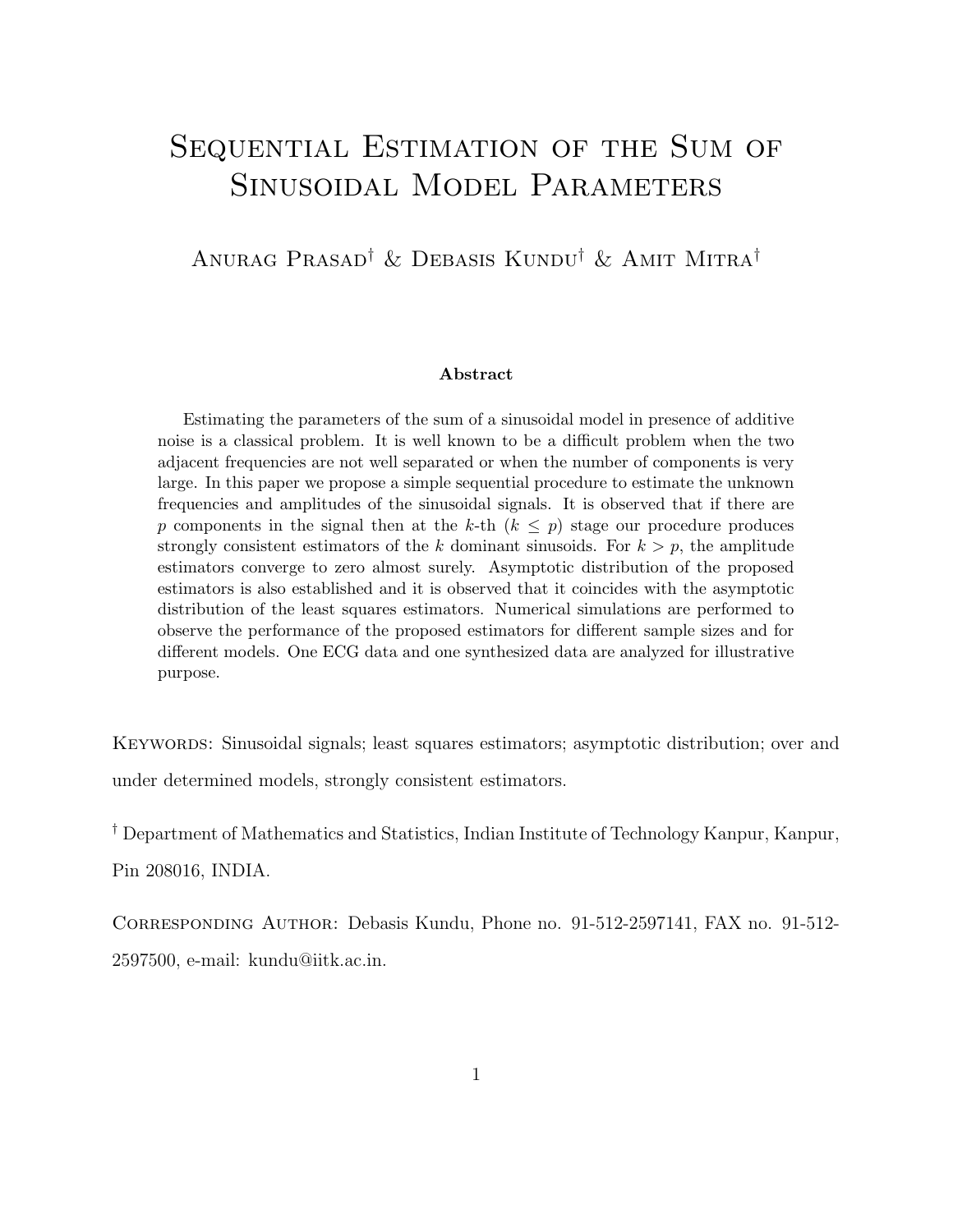#### 1 INTRODUCTION

The problem of estimating the parameters of sinusoidal signals is a classical problem. The sum of a sinusoidal model has been used quite effectively in different signal processing applications, and time series data analysis. Starting with the work of Fisher [3] this problem has received a considerable attention because of its widespread applicability. Brillinger [1] discussed some of the very important real life applications from different areas and provided solutions using the sum of a sinusoidal model. See the expository article of Kay and Marple [7] from the Signal processors point of view. Stoica [16] provided a list of references of that particular problem up to that time and see Kundu [9] for some recent references.

The basic problem can be formulated as follows;

$$
y(n) = \sum_{j=1}^{p} \left( A_j^0 \cos(\omega_j^0 n) + B_j^0 \sin(\omega_j^0 n) \right) + X(n); \quad n = 1, ..., N. \tag{1}
$$

Here  $A_j^0$ s and  $B_j^0$ s are unknown amplitudes and none of them is identically equal to zero. The  $\omega_j^0$ s are unknown frequencies lying strictly between 0 and  $\pi$  and they are distinct. The error random variables  $X(n)$ s are from a stationary linear process with mean zero and finite variance. The explicit assumptions of  $X(n)$ s will be defined later. The problem is to estimate the unknown parameters  $A_j^0$ s,  $B_j^0$ s and  $\omega_j^0$ s, given a sample of size N.

The problem is well known to be numerically difficult. It becomes particularly more difficult if  $p \geq 2$  and the separation of the two frequencies is small, see Kay [6]. Several methods are available in the literature for estimating the parameters of the sinusoidal signals. Of course the most efficient estimators are the least squares estimators. The rates of convergence of the least squares estimators are  $O_p(N^{-\frac{3}{2}})$  and  $O_p(N^{-\frac{1}{2}})$  respectively for the frequencies and amplitudes, see Hannan [5], Walker [18] or Kundu [8]. But it is well known that finding the least squares estimators is not a trivial task, since there are several local minima of the least squares surface. The readers are referred to the article of Rice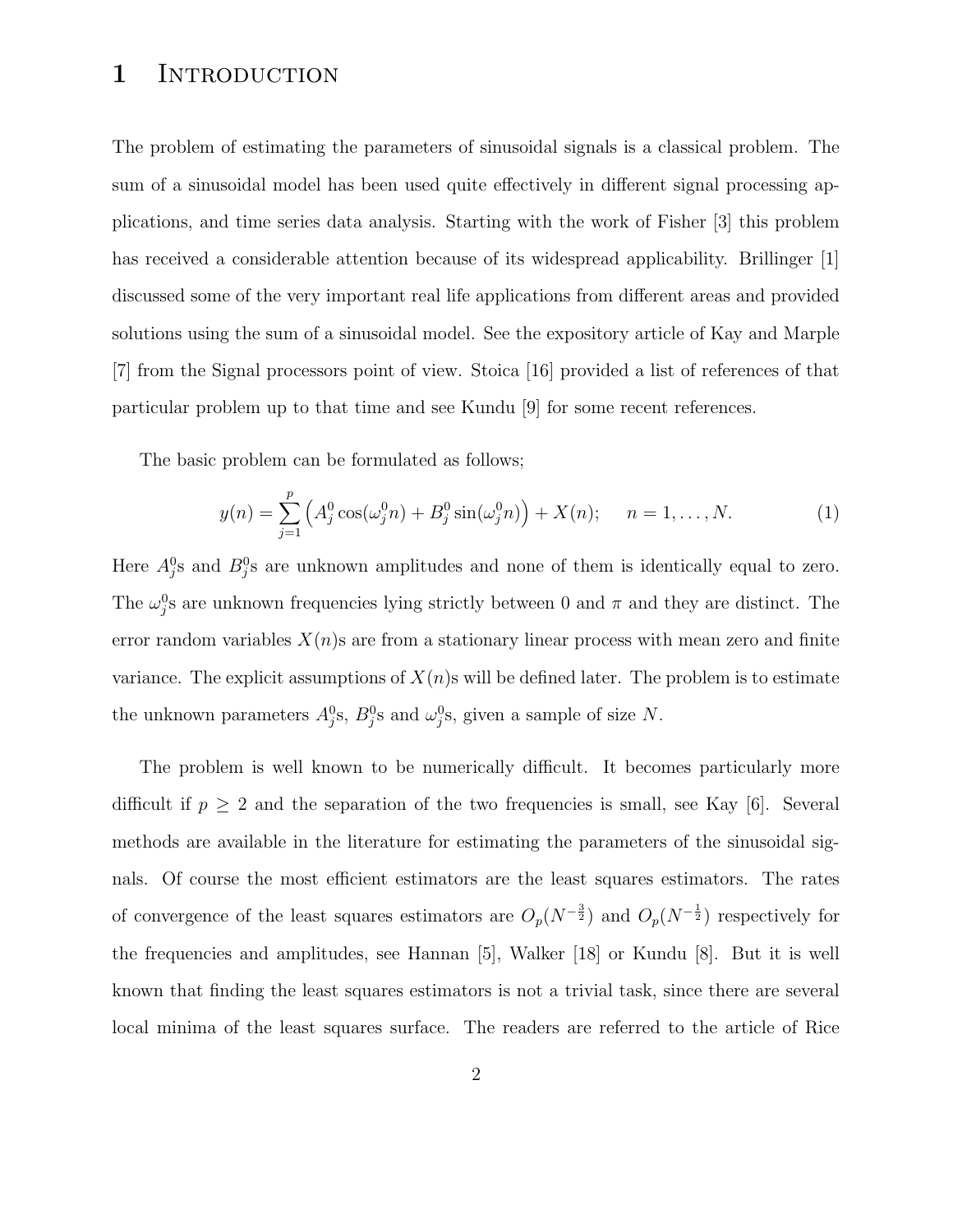and Rosenblatt [14] for a nice discussion on this issue. It is observed that if two frequencies are very close to each other or if the number of components is very large then finding the initial guesses itself is very difficult and therefore starting any iterative process to find the least squares estimators is not a trivial task. One of the standard methods to find the initial guesses of the frequencies is to find the maxima at the Fourier frequencies of the periodogram function  $I(\omega)$ , where

$$
I(\omega) = \left| \frac{1}{n} \sum_{t=1}^{n} y(t) e^{-i\omega t} \right|^2.
$$
 (2)

Asymptotically the periodogram function has local maxima at the true frequencies. But unfortunately, if the two frequencies are very close to each other then this method may not work properly. Let us consider the following synthesized signal for  $n = 1, \ldots, 75$ ;

$$
y(n) = 3.0\cos(0.20\pi n) + 3.0\sin(0.20\pi n) + 0.25\cos(0.19\pi n) + 0.25\sin(0.19\pi n) + X(n). (3)
$$

Here  $X(n)$ s are independent identically distributed  $(i.i.d.)$  normal random variables with mean 0 and variance 0.5. The periodogram function is plotted in Figure 1. In this case clearly the two frequencies are not resolvable. Therefore, it is not clear how to choose the initial estimates in this case to start any iterative process for finding the least squares estimators.

Several other techniques are available which attempt to find computationally efficient estimators and are non-iterative in nature. Therefore, they do not require any initial guess. See for example Pisarenko [11], Chan, Lavoie and Plant [2], Tufts and Kumaresan [17] etc. But unfortunately the frequency estimators produced by the methods proposed by Pisarenko [11] and Chan, Lavoi and Plant [2] are of the order  $O_p(N^{-\frac{1}{2}})$  not  $O_p(N^{-\frac{3}{2}})$  and the frequency estimators produced by the method of Tufts and Kumaresan [17] may not be even consistent.

Another practical problem occurs while using the least squares estimators when  $p$  is very large. It was observed recently (see Nandi and Kundu [13]) that for some of the speech signals the value of p can be 7 or 8 and it is observed in this paper that for some of the ECG signals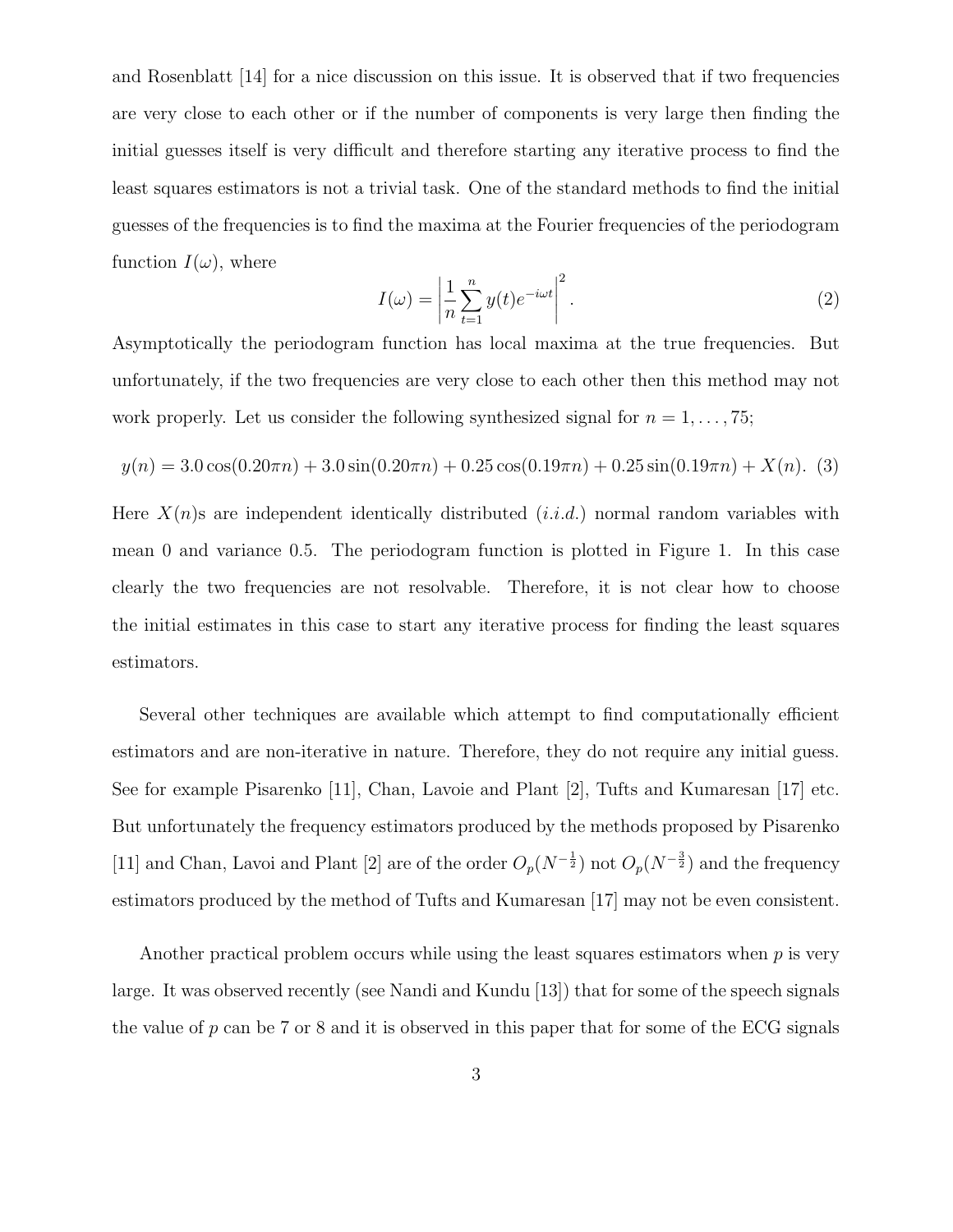

Figure 1: Periodogram plot of the synthesized signal.

the value of  $p$  can be even between 80 to 90. Therefore, in a high dimensional optimization problem the choice of initial guess can be very crucial and because of the presence of several local minima often the iterative process will converge to a local optimum point rather than the global optimum point.

The aim of this paper is twofold. First of all if  $p$  is known, then we propose a stepby-step sequential procedure to estimate the unknown parameters. It is observed that the  $p$ -dimensional optimization problem can be reduced to p one-dimensional optimization problems. Therefore, if  $p$  is large then the proposed method can be very useful. Moreover, it is observed that the estimators obtained by the proposed method have the same rate of convergence as the least squares estimators.

The second aim of this paper is to study the properties of the estimators if  $p$  is not known. If  $p$  is not known and we want to fit a lower order model, it is observed that the proposed estimators are consistent estimators of the dominant components with the same convergence rate as the least squares estimators. If we fit a higher order model, then it is observed that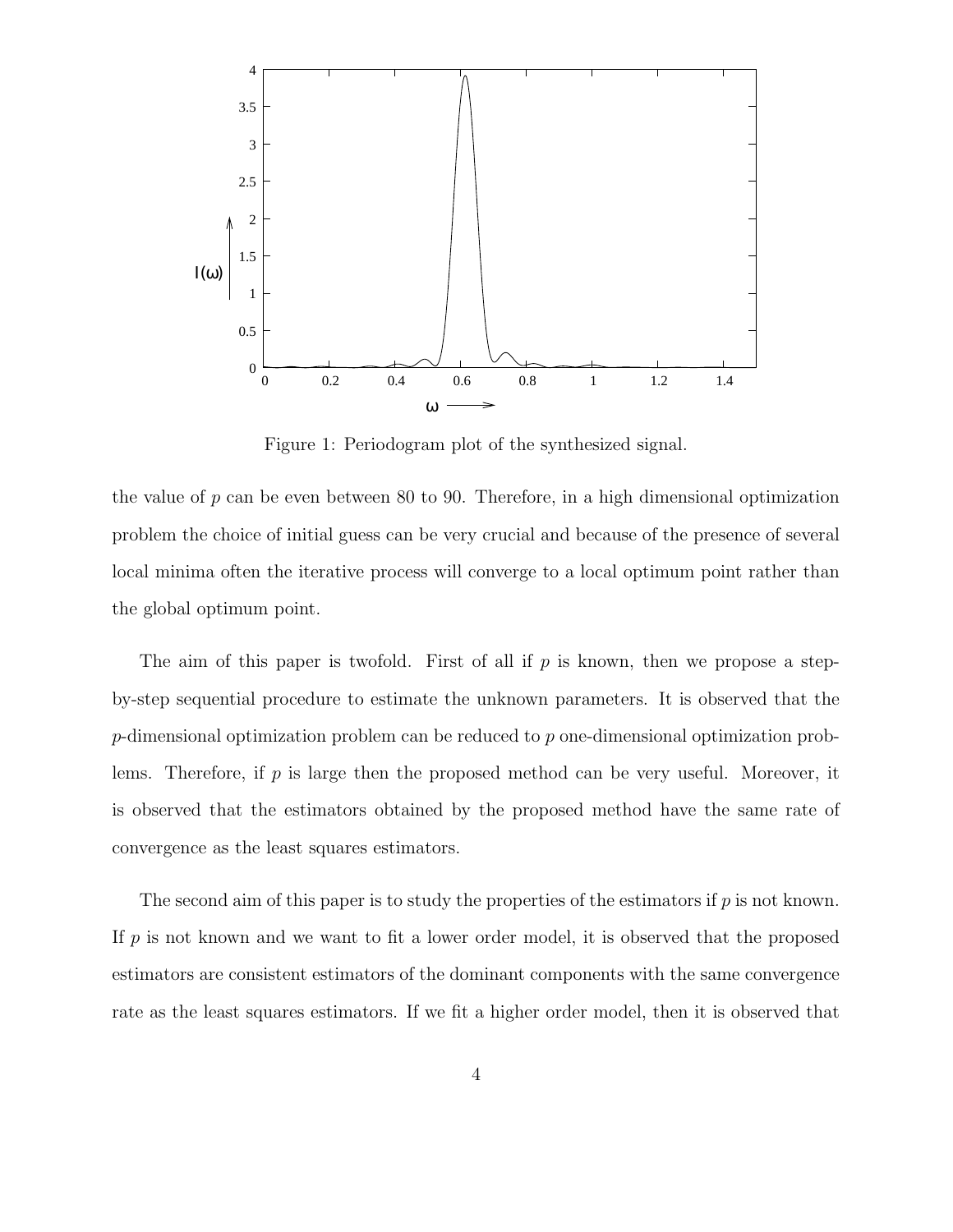the estimators obtained up to p-th step are consistent estimators of the unknown parameters with the same convergence rate as the least squares estimators and the amplitude estimates after the p-th step converge to zero almost surely. We perform some numerical simulations to study the behavior of the proposed estimators. One synthesized data and one ECG data have been analyzed for illustrative purpose.

It should be mentioned that, although estimation of  $p$  is not the aim of this paper but it is well known to be a difficult problem. Extensive work has been done in this area, see for example the article by Kundu and Nandi [10] and the references cited there. It is observed that most of the methods work well if the noise variance is low but the performances are not satisfactory when the noise variance is high. In this paper, we have seen the performances of BIC, and it is observed that if strong autoregressive peaks are present then BIC can detect the number of components correctly if the error variance is low, but if the error variance is high large sample size is needed for correct detection of the number of components.

The rest of the paper is organized as follows. In section 2, we provide the necessary assumptions and also the methodology. Consistency of the proposed estimators are obtained in section 3. Asymptotic distributions or the convergence rates are provided in section 4. Numerical examples are provided in section 5. Data analysis results are presented in section 6 and finally we conclude the paper in section 7.

#### 2 MODEL ASSUMPTIONS AND METHODOLOGY

It is assumed that we observe the data from the model in (1). We make the following assumptions. The additive error  $\{X(n)\}\$ is from a stationary linear process with mean zero and finite variance. It satisfies the following Assumption 1. From now on we denote the set of positive integers as Z.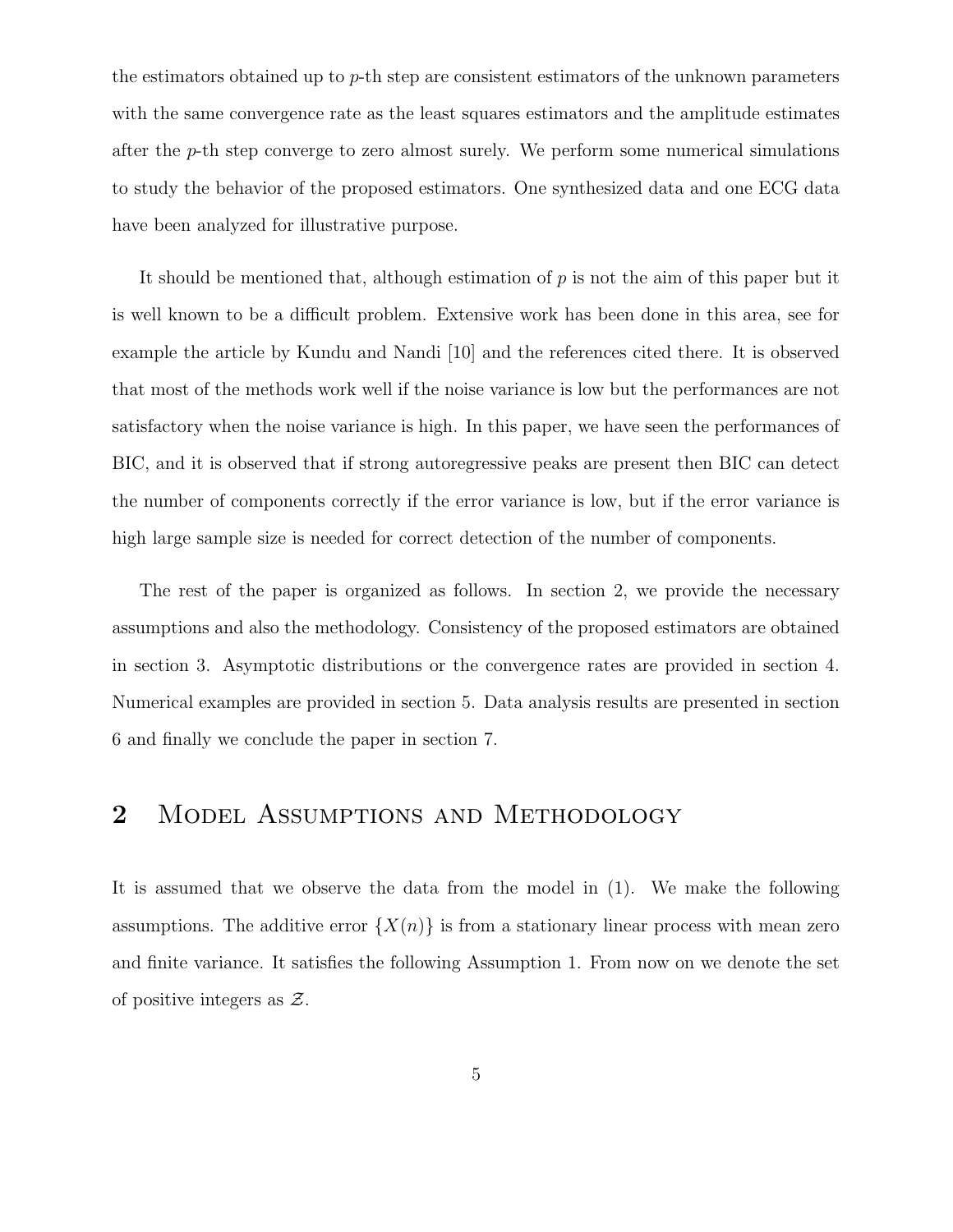ASSUMPTION 1:  $\{X(n); n \in \mathcal{Z}\}\)$  can be represented as

$$
X(n) = \sum_{j=-\infty}^{\infty} a(j)e(n-j),
$$
\n(4)

where  $\{e(n)\}\$ is a sequence of independent identically distributed  $(i.i.d.)$  random variables with mean zero and finite variance  $\sigma^2$ . The real valued sequence  $\{a(n)\}$  satisfies

$$
\sum_{n=-\infty}^{\infty} |a(n)| < \infty. \tag{5}
$$

ASSUMPTION 2: The frequencies  $\omega_k^0$  s are distinct and  $\omega_k^0 \in (0, \pi)$  for  $k = 1, \ldots, p$ .

ASSUMPTION 3: The amplitudes satisfy the following restrictions;

$$
\infty > S^2 \ge A_1^{0^2} + B_1^{0^2} > \ldots > A_p^{0^2} + B_p^{0^2}.
$$
 (6)

Methodology: We propose the following simple procedure to estimate the unknown parameters. The method can be applied even when p is unknown. Consider the following  $N \times 2$ matrix;

$$
X(\omega) = \begin{bmatrix} \cos(\omega) & \sin(\omega) \\ \vdots & \vdots \\ \cos(N\omega) & \sin(N\omega) \end{bmatrix},
$$
 (7)

and use the following notation;  $\alpha = (A, B)^T$ ,  $Y = (y(1), \ldots, y(N))^T$ . First minimize

$$
Q_1(A, B, \omega) = \left[ Y - X(\omega)\alpha \right]^T \left[ Y - X(\omega)\alpha \right],\tag{8}
$$

with respect to  $(w.r.t.)$  A, B and  $\omega$ . Therefore, by using the separable regression technique of Richards [15], it can be seen that for fixed  $\omega$ ,

$$
\widehat{\alpha}(\omega) = \left[ X^T(\omega) X(\omega) \right]^{-1} X^T(\omega) Y \tag{9}
$$

minimizes  $Q_1(A, B, \omega)$ . Replacing  $\alpha$  by  $\hat{\alpha}(\omega)$  in (8), we obtain

$$
R_1(\omega) = Q_1(\widehat{A}(\omega), \widehat{B}(\omega), \omega) = Y^T (I - P_{X(\omega)}) Y,
$$
\n(10)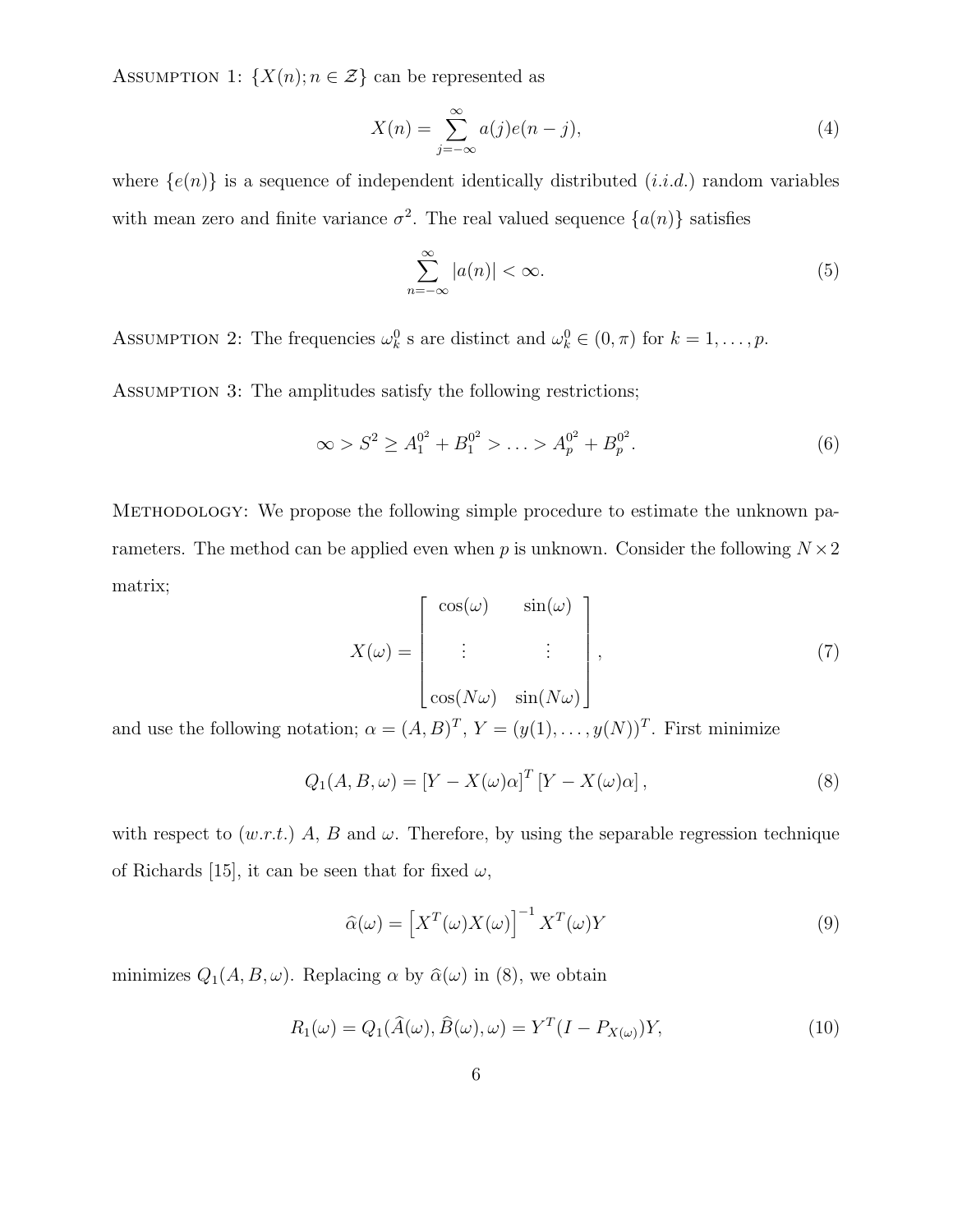where

$$
P_{X(\omega)} = X(\omega) \left[ X^T(\omega) X(\omega) \right]^{-1} X^T(\omega)
$$

is the projection matrix of the column space of the matrix  $X(\omega)$ . Therefore, if  $\hat{\omega}$  minimizes (10), then  $(A(\hat{\omega}), B(\hat{\omega}), \hat{\omega})$  minimize (8). We will denote these estimators as  $(A_1, B_1, \hat{\omega}_1)$ . Now we consider the following sequence

$$
Y^{(1)} = Y - X(\hat{\omega}_1)\hat{\alpha}_1,\tag{11}
$$

where  $\hat{\alpha}_1 = (\hat{A}_1, \hat{B}_1)^T$ . Now we replace Y by  $Y^{(1)}$  and define

$$
Q_2(A, B, \omega) = \left[ Y^{(1)} - X(\omega)\alpha \right]^T \left[ Y^{(1)} - X(\omega)\alpha \right]. \tag{12}
$$

We minimize  $Q_2(A, B, \omega)$  w.r.t. A, B and  $\omega$  as before and denote the estimators obtained at the 2-nd step by  $(A_2, B_2, \hat{\omega}_2)$ .

If  $p$  is the number of sinusoids and it is known, we continue the process up to  $p$  steps. If p is not known then we fit sequentially an order q model where q may not be equal to p. In the next section we provide the properties of the proposed estimators in both cases when p is known/ unknown.

#### 3 Consistency of the Proposed Estimators

In this section we provide the consistency results for the proposed estimators when the number of components is unknown. We consider two cases separately, when the number of components of the fitted model  $(q)$  is less than the actual number of components  $(p)$  and when it is more. We need the following lemma for further development.

LEMMA 1: Let  $\{X(n); n \in \mathcal{Z}\}\$ be a sequence of stationary random variables satisfying Assumption 1, then as  $N\longrightarrow\infty$ 

$$
\sup_{\alpha} \left| \frac{1}{N} \sum_{n=1}^{N} X(n) e^{in\alpha} \right| \longrightarrow 0 \quad a.s..
$$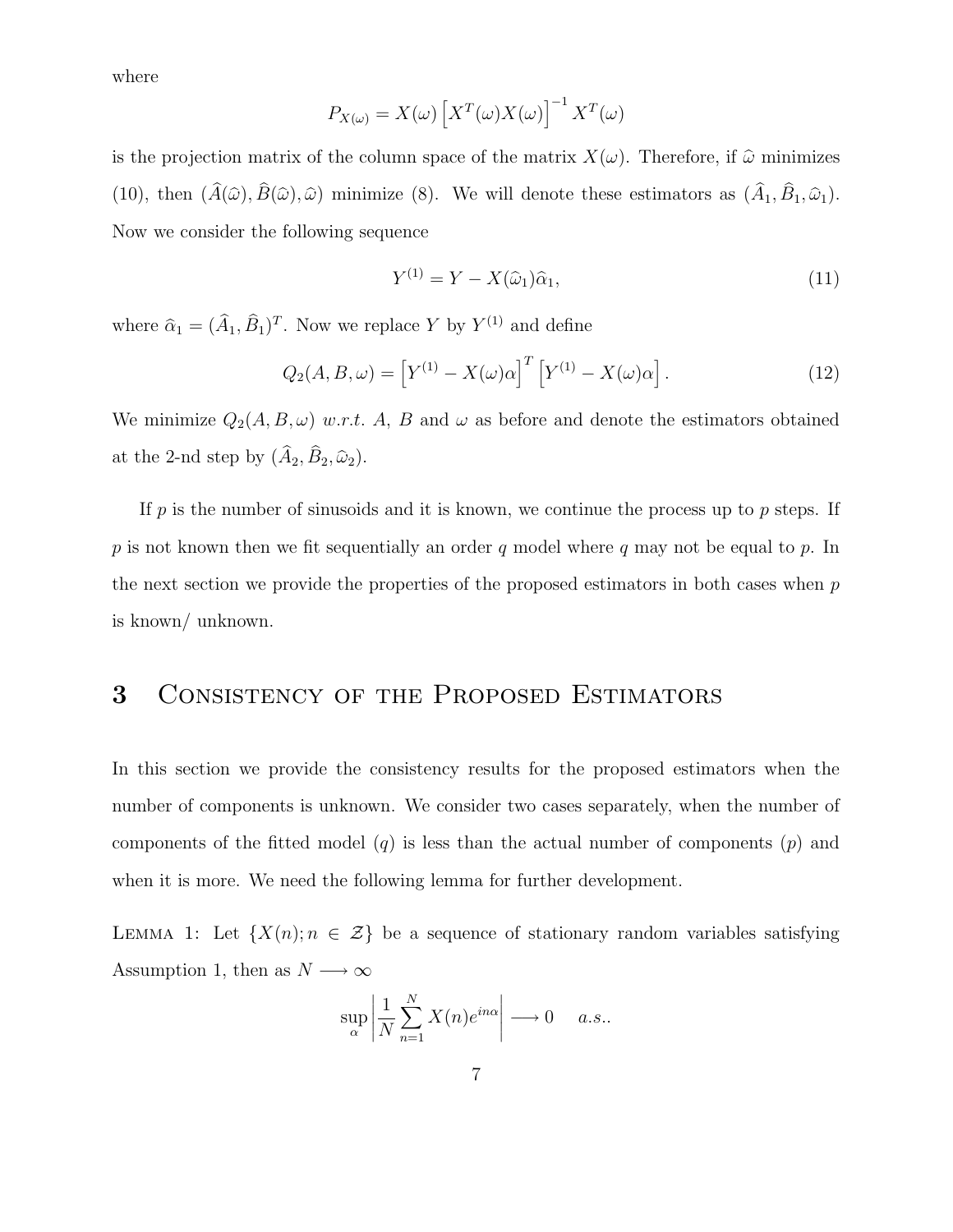PROOF OF LEMMA 1: See Kundu [8].

LEMMA 2: Consider the set  $S_c = \{\theta; \theta \in \Theta, \text{ and } |\theta - \theta_1^0| \ge c\}$ ; where  $\theta = (A, B, \omega)$  and  $\theta_1^0 = (A_1^0, B_1^0, \omega_1^0), \Theta = [-S, S] \times [-S, S] \times [0, \pi].$  If for any  $c \ge 0$ ,

$$
\liminf_{\theta \in S_c} \frac{1}{N} \left\{ Q_1(\theta) - Q_1(\theta_1^0) \right\} > 0, \quad a.s. \tag{13}
$$

then  $\hat{\theta}_1$  which minimizes  $Q_1(\theta)$ , is a strongly consistent estimator of  $\theta_1^0$ .

PROOF OF LEMMA 2: Suppose  $\widehat{\theta_1}^{(N)}$  is not consistent estimator of  $\theta_1^0$ , this implies, if

$$
\Omega_0 = \{ \omega : \widehat{\theta_1}^{(N)}(\omega) \to \theta_1^0 \},
$$

then  $P(\Omega_0) < 1$ . Since  $P(\Omega_0') > 0$ , there exists a sequence  $\{N_k\}_{k \geq 1}$ , a constant  $c > 0$  and a set  $\Omega_1 \subset \Omega_0'$ , such that  $P(\Omega_1) > 0$  and

$$
\widehat{\theta_1}^{(N_k)}(\omega) \in S_c,\tag{14}
$$

for all  $k = 1, 2, ...$  and for all  $\omega \in \Omega_1$ . Since  $\widehat{\theta_1}^{(N_k)}$  is the LSE of  $\theta_1^0$ , we have for all k and for all  $\omega \in \Omega_1$ 

$$
\frac{1}{N_k} \left\{ Q_1^{(N_k)}(\hat{\theta}_1^{(N_k)}(\omega)) - Q_1^{(N_k)}(\theta_1^0) \right\} < 0.
$$

This implies for all  $\omega \in \Omega_1$ ,

$$
\liminf_{k} \frac{1}{N_k} \left\{ Q_1^{(N_k)}(\hat{\theta}_1^{(N_k)}(\omega)) - Q_1^{(N_k)}(\theta_1^0) \right\} \le 0.
$$

Note that for all  $\omega\in\Omega_1$ 

$$
\liminf_{\theta \in S_c} \frac{1}{N} \left\{ Q_1(\theta) - Q_1(\theta_1^0) \right\} \le \liminf_{k} \frac{1}{N_k} \left\{ Q_1^{(N_k)}(\hat{\theta}_1^{(N_k)}(\omega)) - Q_1^{(N_k)}(\theta_1^0) \right\} \le 0,
$$

because of (14). It is a contradiction of (13).

THEOREM 1: If the Assumptions 1-3 are satisfied, then  $\hat{\theta}_1$  is a strongly consistent estimator of  $\theta_1^0$ .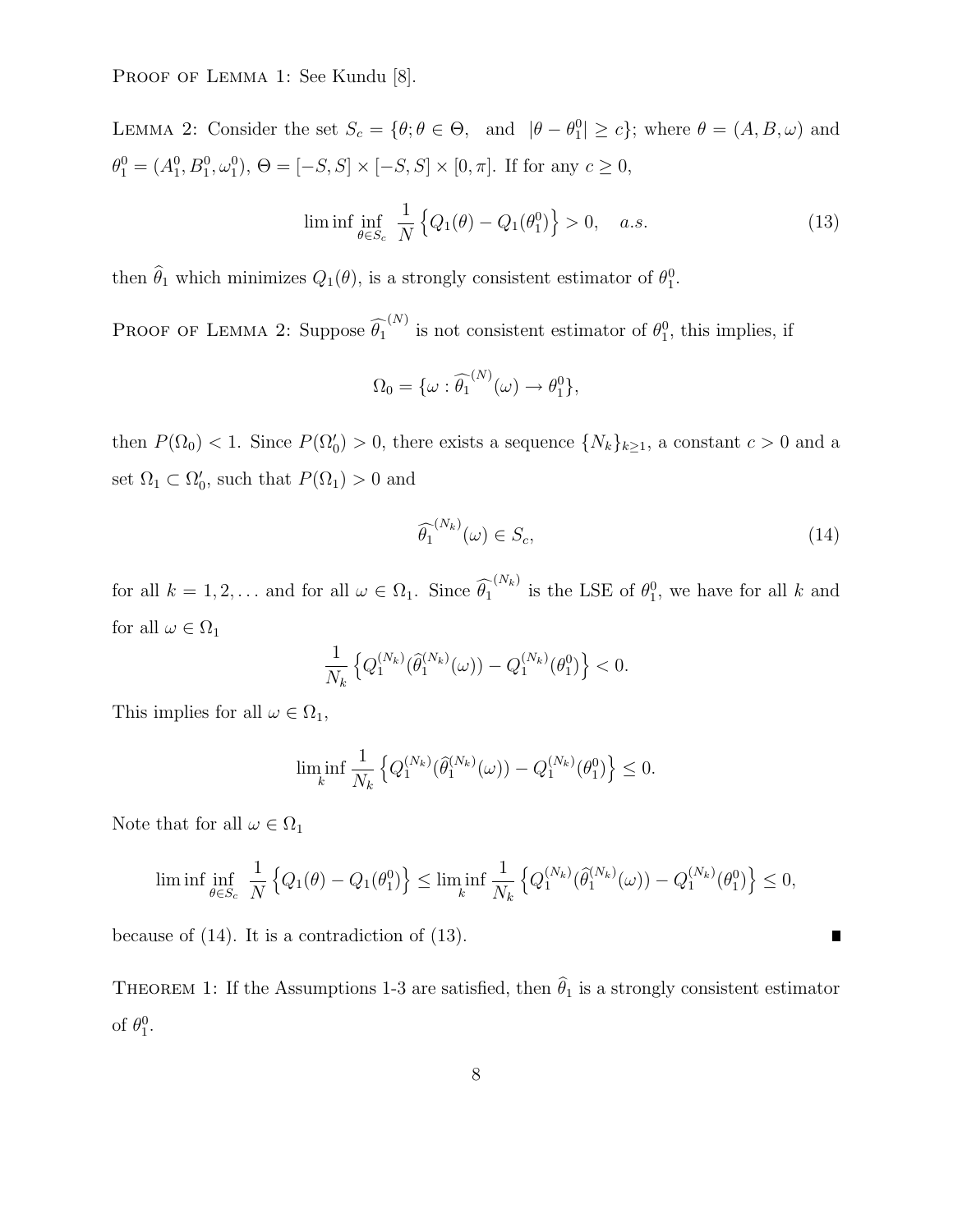PROOF OF THEOREM 1: Consider the following expression:

$$
\frac{1}{N}\left[Q_1(\theta) - Q_1(\theta_1^0)\right] = f(\theta) + g(\theta),
$$

where

$$
f(\theta) = \frac{1}{N} \sum_{n=1}^{N} \left[ A_1^0 \cos(\omega_1^0 n) + B_1^0 \sin(\omega_1^0 n) - A \cos(\omega n) - B \sin(\omega n) \right]^2
$$
  
+ 
$$
\frac{2}{N} \sum_{n=1}^{N} \left[ A_1^0 \cos(\omega_1^0 n) + B_1^0 \sin(\omega_1^0 n) - A \cos(\omega n) - B \sin(\omega n) \right]
$$
  

$$
\times \left[ \sum_{k=2}^{P} \left\{ A_k^0 \cos(\omega_k^0 n) + B_k^0 \sin(\omega_k^0 n) \right\} \right]
$$

and

$$
g(\theta) = \frac{2}{N} \sum_{n=1}^{N} X(n) \left[ A_1^0 \cos(\omega_1^0 n) + B_1^0 \sin(\omega_1^0 n) - A \cos(\omega n) - B \sin(\omega n) \right].
$$

Now using Lemma 1, it immediately follows that

$$
\sup_{\theta \in S_c} |g(\theta)| \longrightarrow 0 \quad a.s.
$$

Using lengthy but straightforward calculations and splitting the set  $S_c$  similar to Kundu [8], it can be easily shown that

$$
\liminf \inf_{\theta \in S_c} f(\theta) > 0 \quad a.s.,
$$

therefore,

$$
\liminf_{\theta \in S_c} \frac{1}{N} \left[ Q_1(\theta) - Q_1(\theta_1^0) \right] > 0, \quad a.s.
$$

This proves the result.

Now we want to prove that at the second step also the proposed estimators are consistent. We need the following lemma for that.

Lemma 3: If the Assumptions 1-3 are satisfied, then

$$
N(\widehat{\omega}_1 - \omega_1^0) \longrightarrow 0 \quad a.s.
$$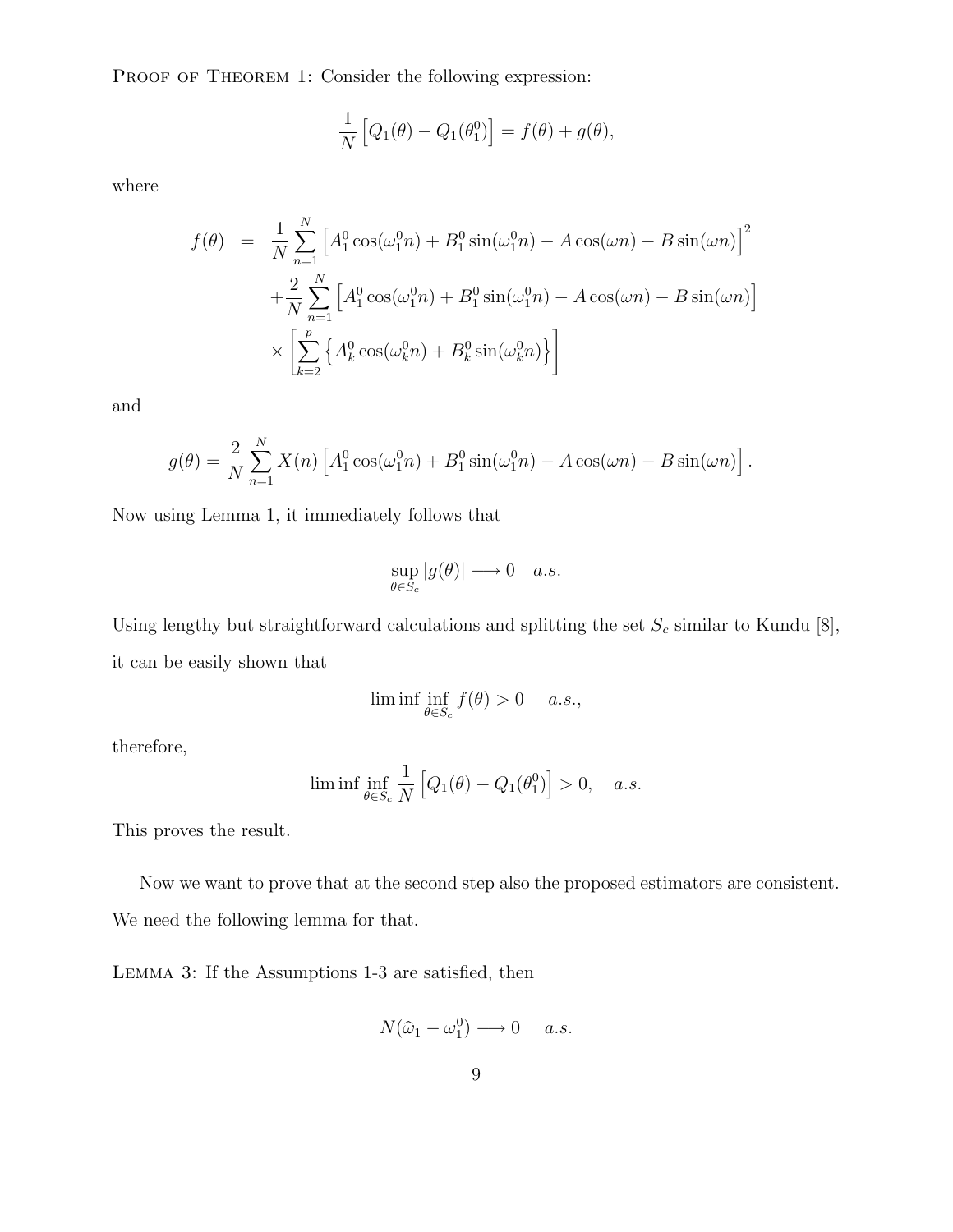PROOF OF LEMMA 3: The proof is provided in Appendix A.

Now we can state the result for the consistency of the estimates at the second step.

THEOREM 2: If the Assumptions 1-3 are satisfied and  $p \geq 2$ , then  $\widehat{\theta}_2$  obtained by minimizing  $Q_2(A, B, \omega)$ , as defined in (12), is a strongly consistent estimator of  $\theta_2^0$ .

PROOF OF THEOREM 2: Using Theorem 1 and Lemma 3, we obtain

$$
\hat{A}_1 = A_1^0 + o(1) \quad a.s.
$$
  
\n
$$
\hat{B}_1 = B_1^0 + o(1) \quad a.s.
$$
  
\n
$$
\hat{\omega}_1 = \omega_1^0 + o(N) \quad a.s.
$$

Here a random variable  $U = o(1)$  means  $U \longrightarrow 0$  a.s. and  $U = o(N)$  means  $NU \longrightarrow 0$  a.s.. Therefore for any fixed n as  $N \to \infty$ ,

$$
\widehat{A}_1 \cos(\widehat{\omega}_1 n) + \widehat{B}_1 \sin(\widehat{\omega}_1 n) = A_1^0 \cos(\omega_1^0 n) + B_1^0 \sin(\omega_1^0 n) + o(1) \quad a.s.
$$
 (15)

Now the result follows using (15) and similar technique as in Theorem 1.

The result can be extended up to the k-th step for  $1 \leq k \leq p$ . We can formally state the result as follows.

THEOREM 3: If the Assumptions 1-3 are satisfied for  $k \leq p$ , then  $\hat{\theta}_k$ , the estimator obtained by minimizing  $Q_k(A, B, \omega)$ , where  $Q_k(A, B, \omega)$  is defined analogously to  $Q_2(A, B, \omega)$  for the k-th step, is a consistent estimator of  $\theta_k^0$ .

It will be interesting to investigate the properties of the estimators if the sequential process is continued even after p-th step. For this we need the following lemma.

LEMMA 4: If  $\{X(n)\}\$ is same as defined in Assumption 1, and  $\hat{A}$ ,  $\hat{B}$  and  $\hat{\omega}$  are obtained by minimizing

$$
\frac{1}{N} \sum_{n=1}^{N} \left( X(n) - A \cos(\omega n) - B \sin(\omega n) \right)^2,
$$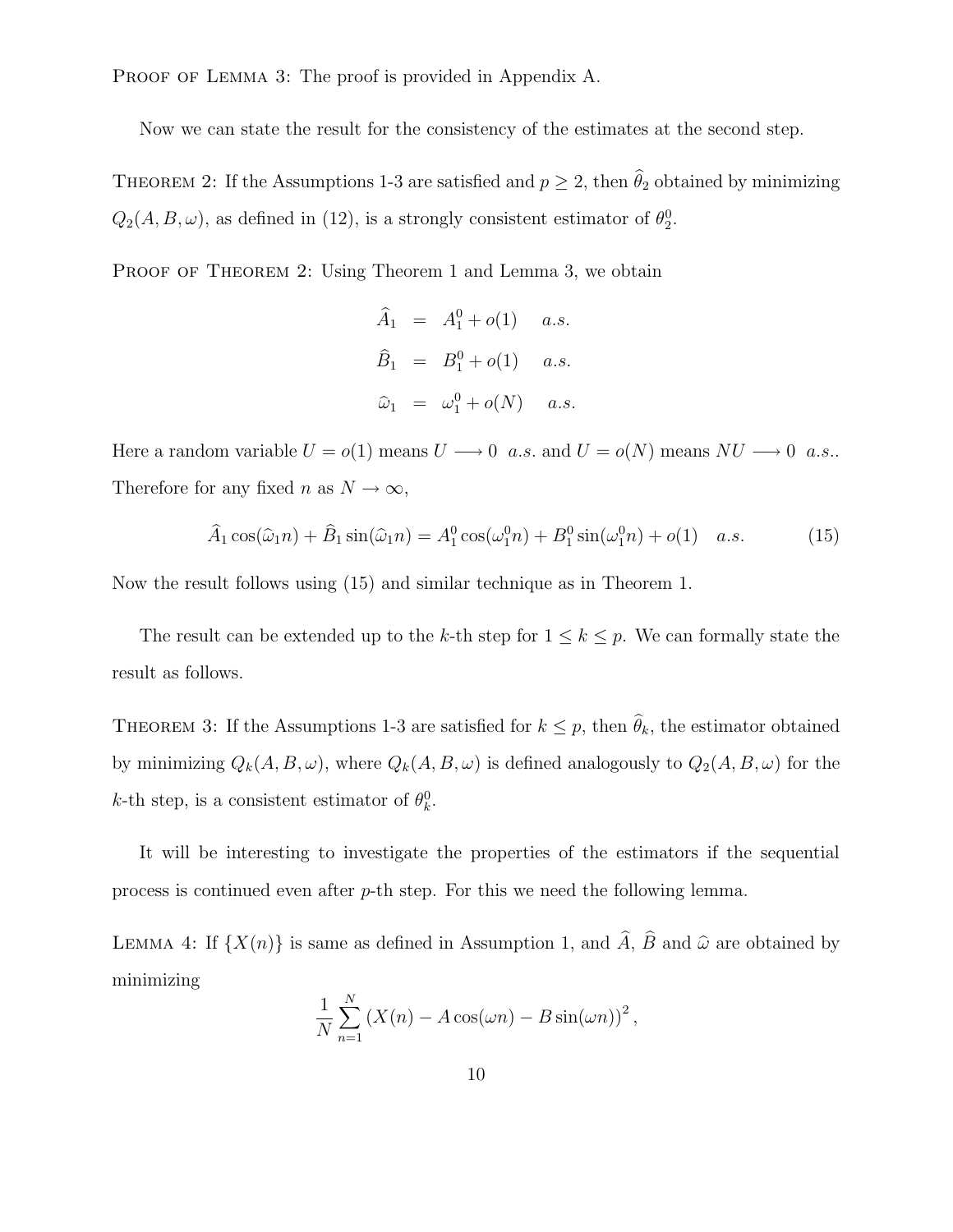then

$$
\widehat{A} \longrightarrow 0 \quad a.s. \quad \text{and} \quad \widehat{B} \longrightarrow 0 \quad a.s.
$$

PROOF OF LEMMA 4: Using the similar steps as in Walker [18], it easily follows that

$$
\widehat{A} = \frac{2}{N} \sum_{n=1}^{N} X(n) \cos(\widehat{\omega}n) + o(1) \quad a.s.
$$
  

$$
\widehat{B} = \frac{2}{N} \sum_{n=1}^{N} X(n) \sin(\widehat{\omega}n) + o(1) \quad a.s.
$$

Now using Lemma 1, the result follows. Therefore, we have the following result.

THEOREM 4: If the Assumptions 1-3 are satisfied, then for  $k > p$ , if  $\theta_k = (A_k, B_k, \hat{\omega}_k)$ minimizes  $Q_k(A, B, \omega)$ , then

$$
\widehat{A}_k \longrightarrow 0 \quad a.s. \quad \text{and} \quad \widehat{B}_k \longrightarrow 0 \quad a.s..
$$

# 4 Asymptotic Distribution of the Estimators

In this section we obtain the asymptotic distributions of the proposed estimators at each step. In this section we denote  $Q_1(A, B, \omega)$  as  $Q_1(\theta)$ , *i.e.*,

$$
Q_1(\theta) = \sum_{n=1}^{N} (y(n) - A\cos(\omega n) - B\sin(\omega n))^2.
$$
 (16)

Now if we denote  $3 \times 3$  diagonal matrix D as follows;

$$
D = \begin{bmatrix} N^{-\frac{1}{2}} & 0 & 0 \\ 0 & N^{-\frac{1}{2}} & 0 \\ 0 & 0 & N^{-\frac{3}{2}} \end{bmatrix},
$$
(17)

then from (23) we can write

$$
(\hat{\theta}_1 - \theta_1^0) D^{-1} \left[ D Q_1''(\bar{\theta}) D \right] = -Q_1'(\theta_1^0) D. \tag{18}
$$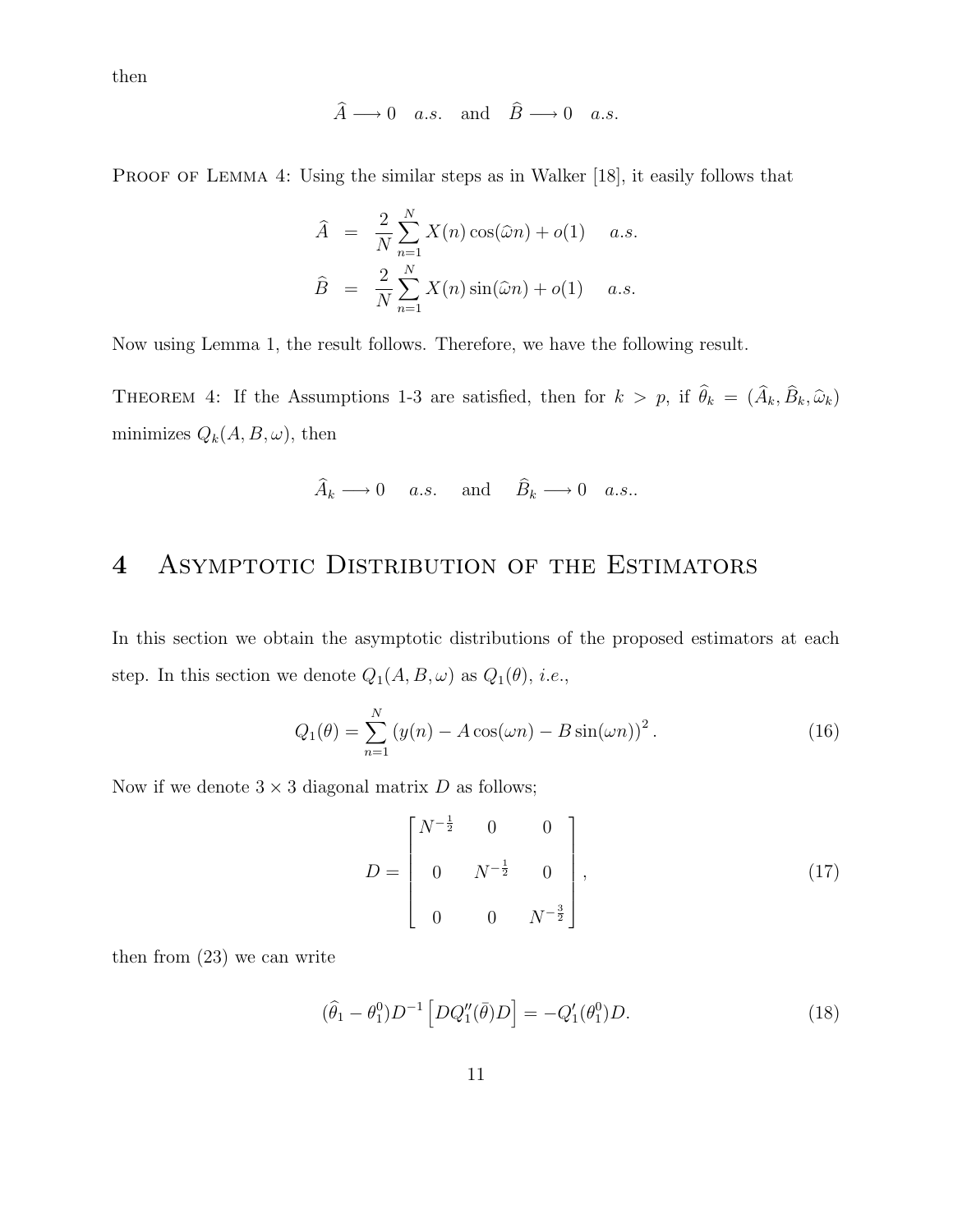Now observe that  $\bar{\omega} \longrightarrow \omega_1^0$  a.s., and  $N(\bar{\omega}-\omega_1^0) \longrightarrow 0$  a.s., therefore,

$$
\lim_{N \to \infty} DQ_1''(\bar{\theta})D = \lim_{N \to \infty} DQ_1''(\theta_1^0)D. \tag{19}
$$

It has been shown in the Appendix B that

$$
Q_1'(\theta_1^0)D \stackrel{d}{\longrightarrow} N_3(0, 4\sigma^2 c_1 \Sigma_1),\tag{20}
$$

and

$$
\lim_{N \to \infty} DQ_1''(\theta_1^0)D \longrightarrow 2\Sigma_1,\tag{21}
$$

where  $\Sigma_1$  is same as defined in (28) and

$$
c_1 = \left| \sum_{j=-\infty}^{\infty} a(j) \cos(\omega_1^0 j) \right|^2 + \left| \sum_{j=-\infty}^{\infty} a(j) \sin(\omega_1^0 j) \right|^2.
$$

Here  $\leftarrow d \rightarrow$  means convergence in distribution. Therefore, we have the following result.

THEOREM 5: If the Assumption 1-3 are satisfied, then

$$
\left(N^{\frac{1}{2}}(\hat{A}_1 - A_1^0), N^{\frac{1}{2}}(\hat{B}_1 - B_1^0), N^{\frac{3}{2}}(\hat{\omega}_1 - \omega_1^0)\right) \stackrel{d}{\longrightarrow} N_3\left(0, \sigma^2 c_1 \Sigma_1^{-1}\right),
$$

where

$$
\Sigma_1^{-1} = \frac{4}{A_1^{0^2} + B_1^{0^2}} \begin{bmatrix} \frac{1}{2}A_1^{0^2} + 2B_1^{0^2} & -\frac{3}{2}A_1^0 B_1^0 & -3B_1^0 \\ -\frac{3}{2}A_1^0 B_1^0 & \frac{1}{2}B_1^{0^2} + 2A_1^{0^2} & 3A_1^0 \\ -3B_1^0 & 3A_1^0 & 6 \end{bmatrix}.
$$

Proceeding exactly in the same manner, and using Theorem 2, it can be shown that similar result holds for any  $k\leq p$  and it can be stated as follows.

THEOREM 6: If the Assumptions 1-3 are satisfied, then

$$
\left(N^{\frac{1}{2}}(\widehat{A}_k - A_k^0), N^{\frac{1}{2}}(\widehat{B}_k - B_k^0), N^{\frac{3}{2}}(\widehat{\omega}_k - \omega_k^0)\right) \stackrel{d}{\longrightarrow} N_3\left(0, \sigma^2 c_k \Sigma_k^{-1}\right),
$$

here  $c_k$  and  $\Sigma_k^{-1}$  can be obtained from  $c_1$  and  $\Sigma_1^{-1}$  by replacing  $A_1^0$ ,  $B_1^0$ ,  $\omega_1^0$  by  $A_k^0$ ,  $B_k^0$ ,  $\omega_k^0$ .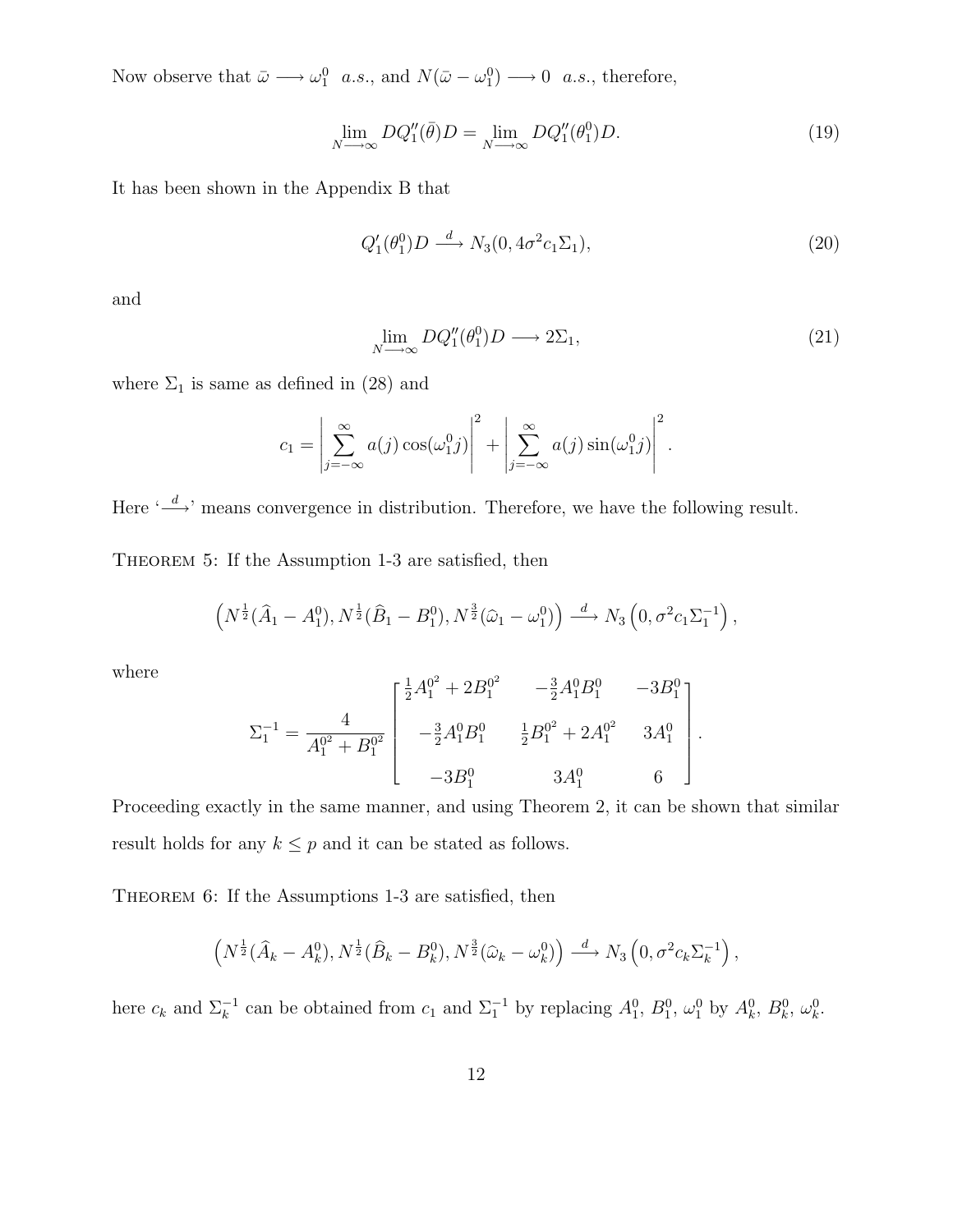# 5 Numerical Results

We performed several numerical experiments to check how the asymptotic results work for different sample sizes and for different models. All the computations were performed at the Indian Institute of Technology Kanpur, using the random number generator RAN2 of Press et al. [12]. All the programs are written in FORTRAN 77 and they can be obtained from the authors on request. We have considered the following three models:

Model 1: 
$$
y(n) = \sum_{j=1}^{2} [A_j \cos(\omega_j n) + B_j \sin(\omega_j n)] + X(n),
$$
  
\nModel 2:  $y(n) = \sum_{j=1}^{3} [A_j \cos(\omega_j n) + B_j \sin(\omega_j n)] + X(n),$   
\nModel 3:  $y(n) = A_1 \cos(\omega_1 n) + B_1 \sin(\omega_1 n) + X(n).$   
\nHere  $A_1 = 1.2$ ,  $B_1 = 1.1$ ,  $\omega_1 = 1.8$ ,  $A_2 = 0.9$ ,  $B_2 = 0.8$ ,  $\omega_2 = 1.5$ ,  $A_3 = 0.5$ ,  $B_3 = 0.4$ ,

$$
\omega_3 = 1.2 \text{ and}
$$

$$
X(n) = e(n) + 0.25 e(n - 1),
$$
\n(22)

where  $e(n)$ 's are i.i.d. normal random variables with mean 0 and variance 1.0. For each model we considered different k values and different sample sizes. Mainly the following cases have been considered:

- Case 1: Model 1,  $k = 1$ ; Case 2: Model 2,  $k = 1$ ;
- Case 3: Model 2,  $k = 2$ ; Case 4: Model 3,  $k = 2$ .

Therefore, in Case 1, 2 and 3, we have considered under-estimation, and in Case 4, overestimation. For each  $p$  and  $N$ , we have generated the sample using the model parameters and the error structure  $(22)$ . Then for fixed k we estimate the parameters using the sequential procedure provided in section 2. At each step the optimization has been performed using the downhill simplex method as described in Press *et al.* [12]. In each case we repeat the procedure 1000 times and report the average estimates and mean squared errors of all the unknown parameters. The results are reported in Tables 1 - 4.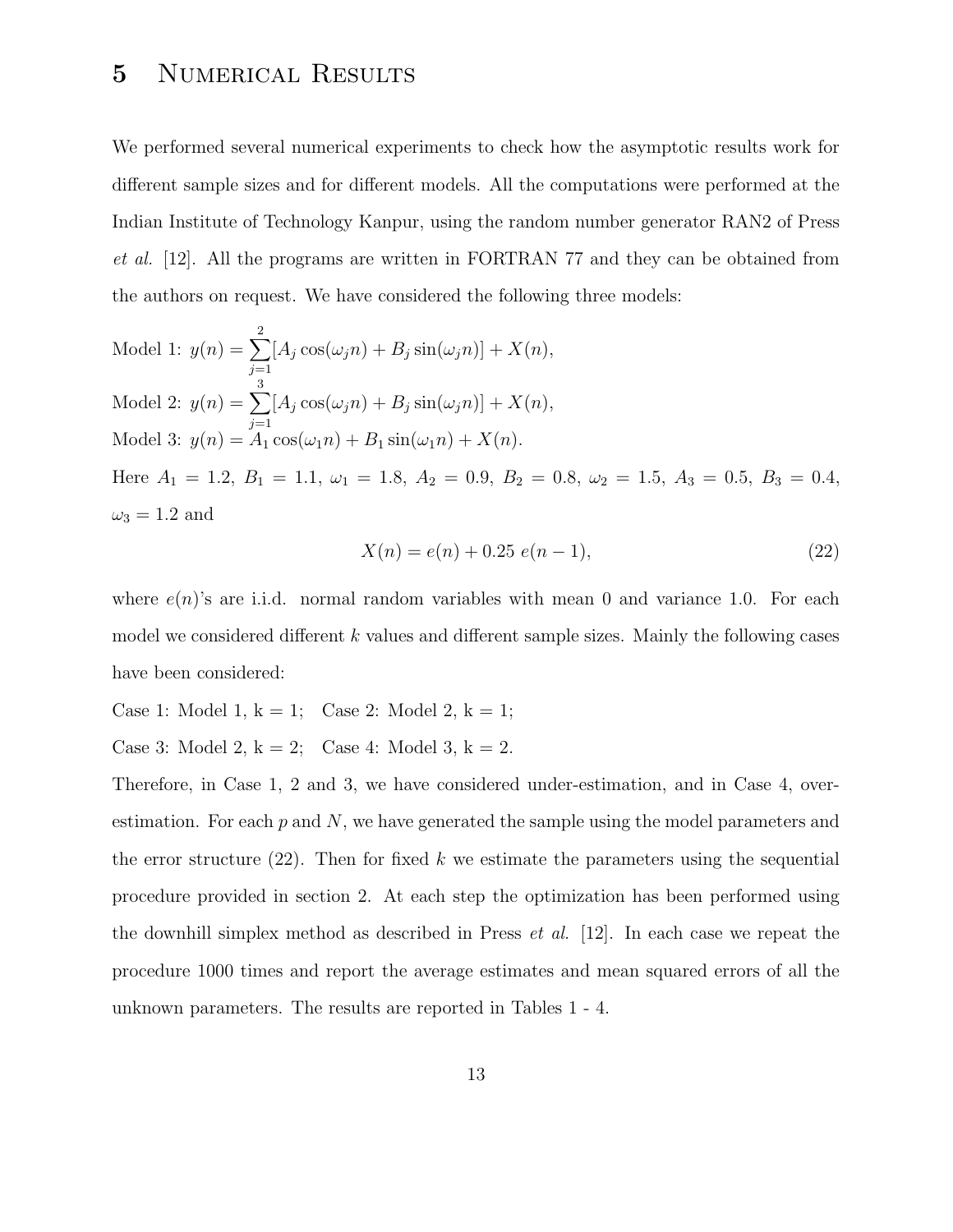|           |             | $A_1 = 1.20$  | $B_1 = 1.10$  | $\omega_1 = 1.8$ |
|-----------|-------------|---------------|---------------|------------------|
|           | AE          | 1.0109        | 1.1983        | 1.7980           |
| $N = 100$ | <b>MSE</b>  | $(0.890E-01)$ | $(0.534E-01)$ | $(0.129E-02)$    |
|           | <b>ASYV</b> | $(0.450E-01)$ | $0.499E-01)$  | $(0.859E-05)$    |
|           | AE          | 1.1423        | 1.1287        | 1.7992           |
| $N = 200$ | MSE         | $(0.289E-01)$ | $(0.278E-01)$ | $(0.272E-03)$    |
|           | <b>ASYV</b> | $(0.225E-01)$ | $0.250E-01)$  | $(0.107E-05)$    |
|           | АE          | 1.1686        | 1.1293        | 1.8001           |
| $N = 300$ | <b>MSE</b>  | $(0.175E-01)$ | $(0.177E-01)$ | $(0.337E-06)$    |
|           | <b>ASYV</b> | $(0.150E-01)$ | $0.166E-01)$  | $0.318E-06$      |
|           | AE          | 1.1525        | 1.1449        | 1.8002           |
| $N = 400$ | MSE         | $(0.142E-01)$ | $(0.144E-01)$ | $(0.170E-06)$    |
|           | <b>ASYV</b> | $(0.112E-01)$ | $0.125E-01)$  | $(0.134E-06)$    |

Table 1: Model 1 is considered with  $k = 1^*$ .

<sup>∗</sup> The average estimates and the MSEs are reported for each parameter. The first row represents the true parameter values. In each box corresponding to each sample size, the first row represents the average estimates, the corresponding MSEs and the asymptotic variances (ASYV) are reported below within brackets.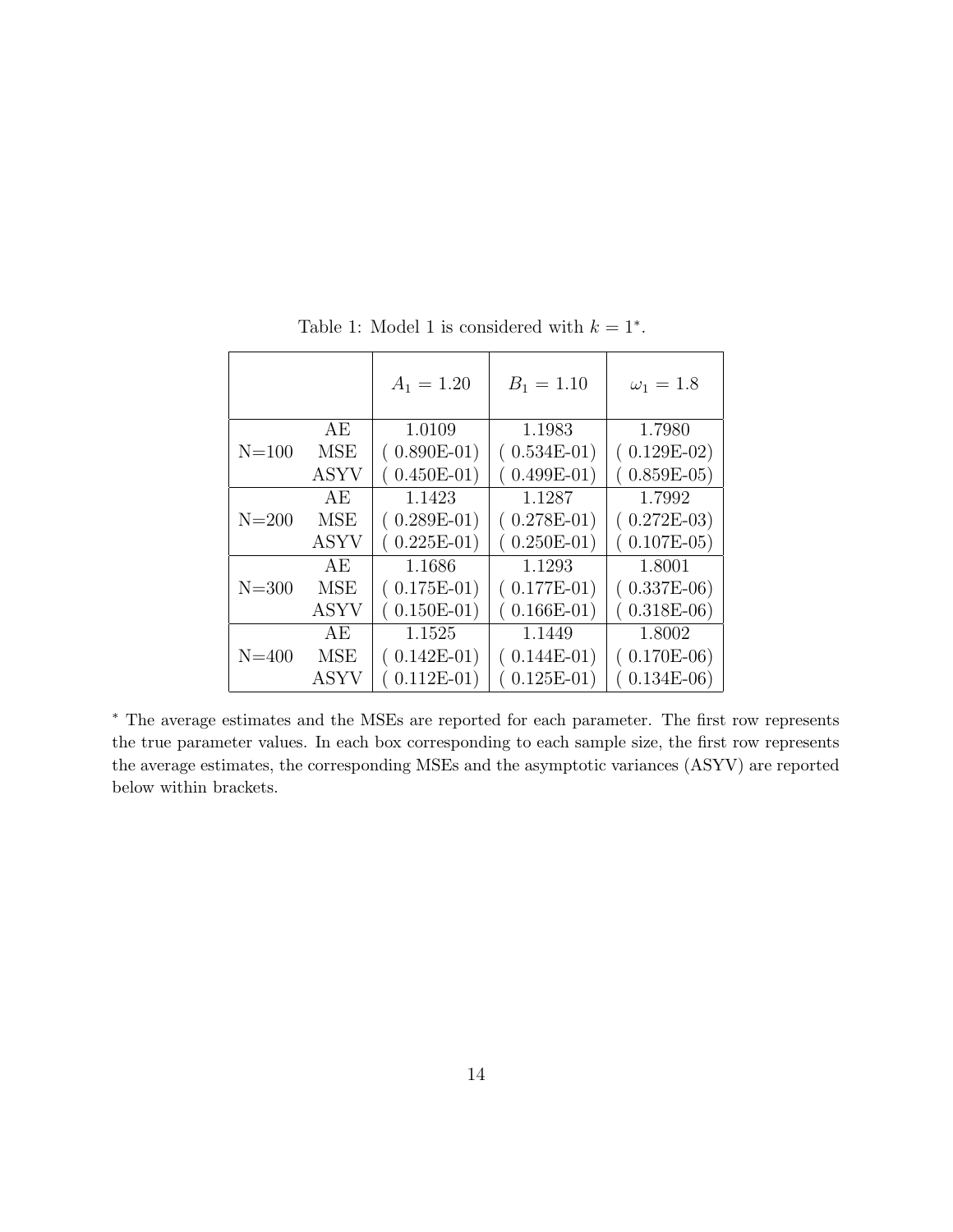|           |             | $A_1 = 1.20$  | $B_1 = 1.10$  | $\omega_1 = 1.8$ |
|-----------|-------------|---------------|---------------|------------------|
|           | АE          | 0.9743        | 1.2145        | 1.7979           |
| $N = 100$ | <b>MSE</b>  | $(0.106E+00)$ | $(0.558E-01)$ | $(0.138E-02)$    |
|           | <b>ASYV</b> | $(0.450E-01)$ | $(0.499E-01)$ | $(0.859E-05)$    |
|           | AE          | 1.1224        | 1.1537        | 1.7994           |
| $N = 200$ | <b>MSE</b>  | $(0.319E-01)$ | $(0.273E-01)$ | $(0.272E-03)$    |
|           | <b>ASYV</b> | $(0.225E-01)$ | $(0.250E-01)$ | $(0.107E-05)$    |
|           | АE          | 1.1556        | 1.1381        | 1.8001           |
| $N = 300$ | <b>MSE</b>  | $(0.189E-01)$ | $(0.183E-01)$ | $(0.353E-06)$    |
|           | ASYV        | $(0.150E-01)$ | $(0.166E-01)$ | $0.318E-06$      |
|           | AE          | 1.1430        | 1.1574        | 1.8002           |
| $N = 400$ | MSE         | $(0.154E-01)$ | $(0.156E-01)$ | $(0.186E-06)$    |
|           | <b>ASYV</b> | $(0.112E-01)$ | $(0.125E-01)$ | $(0.134E-06)$    |

Table 2: Model 2 is considered with  $k = 1^*$ .

<sup>∗</sup> The average estimates and the MSEs are reported for each parameter. The first row represents the true parameter values. In each box corresponding to each sample size, the first row represents the average estimates, the corresponding MSEs and the asymptotic variances (ASYV) are reported below within brackets.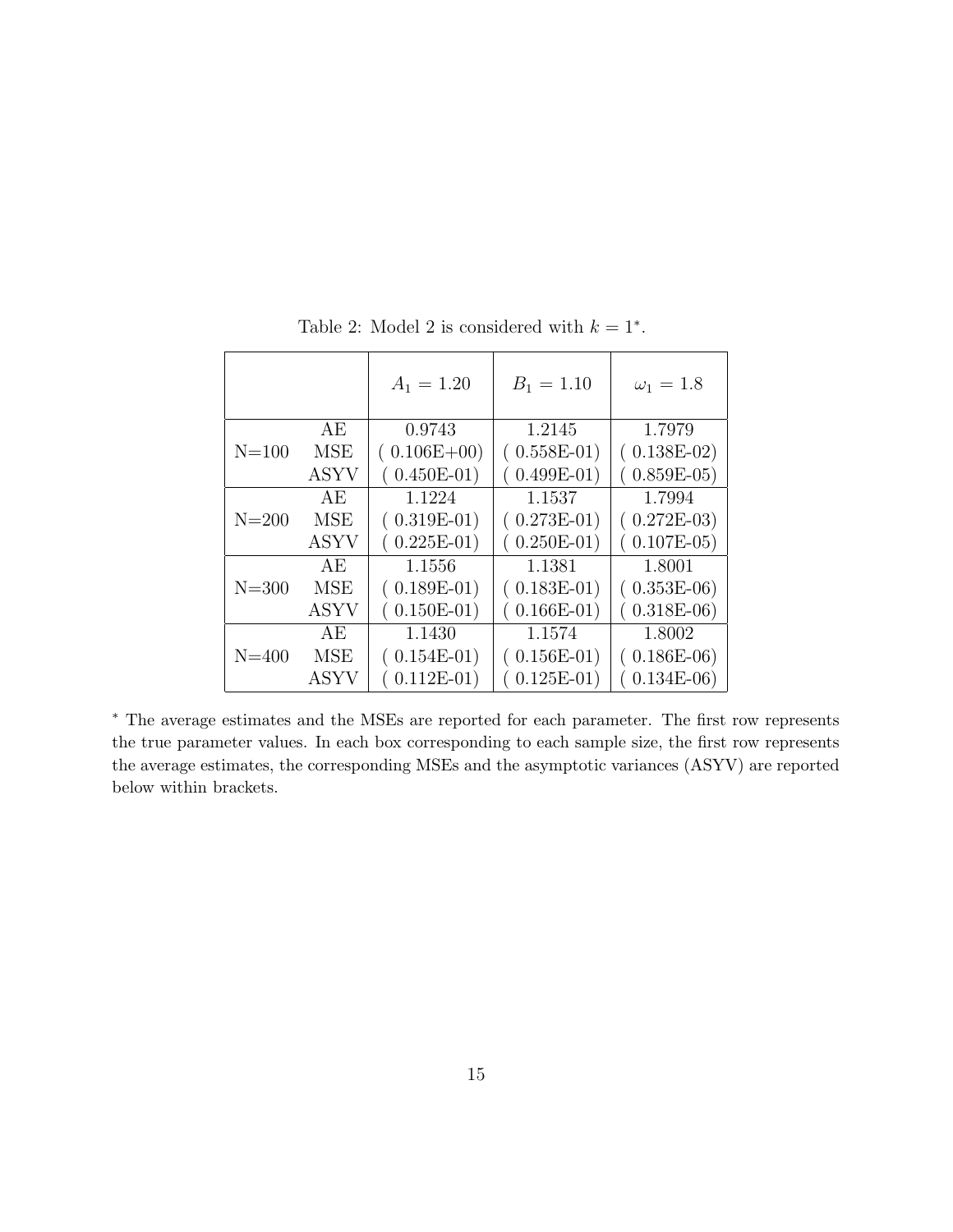|           |             | $A_2 = 0.9$   | $B_2 = 0.8$   | $\omega_2 = 1.5$ |
|-----------|-------------|---------------|---------------|------------------|
|           | AE          | 0.7757        | 0.8473        | 1.5052           |
| $N=100$   | <b>MSE</b>  | $(0.730E-01)$ | $(0.567E-01)$ | $(0.176E-02)$    |
|           | <b>ASYV</b> | $(0.510E-01)$ | $(0.588E-01)$ | $0.182E-04$      |
|           | AE          | 0.8617        | 0.8172        | 1.5011           |
| $N = 200$ | <b>MSE</b>  | $(0.281E-01)$ | $(0.285E-01)$ | $(0.273E-03)$    |
|           | <b>ASYV</b> | $(0.255E-01)$ | $(0.294E-01)$ | $0.227E-05$      |
|           | АE          | 0.8813        | 0.8151        | 1.5001           |
| $N = 300$ | <b>MSE</b>  | $(0.191E-01)$ | $(0.201E-01)$ | $(0.736E-06)$    |
|           | ASYV        | $(0.170E-01)$ | $(0.196E-01)$ | $0.673E-06$      |
|           | AE          | 0.8691        | 0.8215        | 1.5002           |
| $N = 400$ | MSE         | $(0.144E-01)$ | $(0.141E-01)$ | $(0.315E-06)$    |
|           | ASYV        | $0.128E-01)$  | $(0.147E-01)$ | $0.284E-06$      |

Table 3: Model 2 is considered with  $k = 2^*$ .

<sup>∗</sup> The average estimates and the MSEs are reported for each parameter. The first column represents the parameter values and the corresponding asymptotic variance is reported within brackets. Below each sample size the average estimates and the corresponding MSEs and the asymptotic variances (ASYV) are also reported.

|           |     | $A_2 = 0.0$   | $B_2 = 0.0$   |
|-----------|-----|---------------|---------------|
|           | AЕ  | 0.7757        | 0.8473        |
| $N = 100$ | VAR | $(0.576E-01)$ | $(0.545E-01)$ |
|           | AЕ  | 0.8617        | 0.8172        |
| $N = 200$ | VAR | $(0.267E-01)$ | $(0.282E-01)$ |
|           | ΑE  | 0.8813        | 0.8151        |
| $N = 300$ | VAR | $(0.188E-01)$ | $(0.199E-01)$ |
|           | AЕ  | 0.8691        | 0.8215        |
| $N = 400$ | VAR | $0.135E-01)$  | $0.136E-01)$  |

Table 4: Model 3 is considered with  $k = 2^*$ .

<sup>∗</sup> The average estimates and the variances (VARs) are reported for each parameter. In each box the first row represents the true parameter values which are zeros. In each box for each sample size, the first row represents the average estimates and the corresponding variances are reported below within brackets.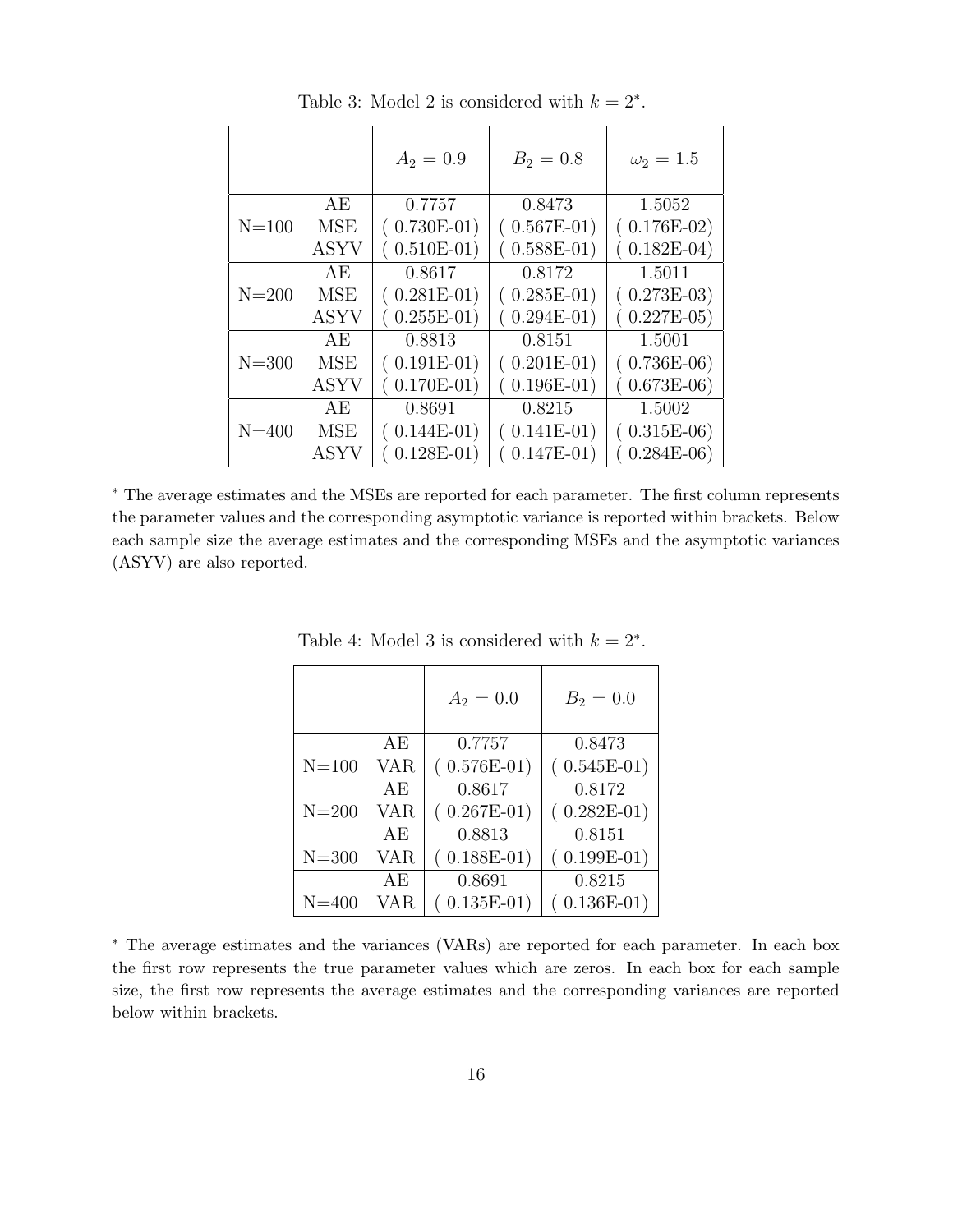Some of the points are quite clear from these experiments. It is observed in all the cases that as the sample size increases the biases and the MSEs decrease. It verifies the consistency property of all the estimators. The biases of the linear parameters are much more than the non-linear parameters as expected. The MSEs match quite well with the asymptotic variances in most of the cases. Comparing Tables 1 and 2, it is observed that the biases and MSEs are more for most of the cases in Table 2. It indicates that even if we estimate the same number of parameters, if the number of parameters in the original model is less, then the estimates are better in terms of MSE.

For comparison purposes (one referee has suggested) we have approximated our method as indicated below. Let us estimate  $\omega$  at each step as follows. At the k-th step instead of minimizing  $R_k(\omega)$  for  $0 < \omega < \pi$ , minimize over Fourier frequencies only. The approximation is exactly equivalent to attributing in each step the maximum of the periodogram of the residual of the previous step to a sinusoidal model. Thus the possibility that such a maximum is due to a peak in the spectrum of the noise series (e.g. an autoregressive process with a root of its polynomial close to the unit circle) is ruled out. This is justified by the fact that the sinusoids will be asymptotically dominant in the periodogram of the data: in fact if there is a sinusoidal of frequency  $\omega$ , then the periodogram at  $\omega$  will be of order  $O(N)$ , while at all other frequencies it will of order  $O(1)$ . We have obtained the results for all the cases, but we have reported the results for Model 1 only in Table 5. Now comparing Table 1 and Table 5 it is clear that the MSEs of the frequencies are larger in the approximation method. It is not very surprising, because in the original method the variance of the frequency estimates are of the order  $O(N^{-3})$ , where as in the approximation method they are of the order  $O(N^{-2})$ , see Rice and Rosenblatt [14].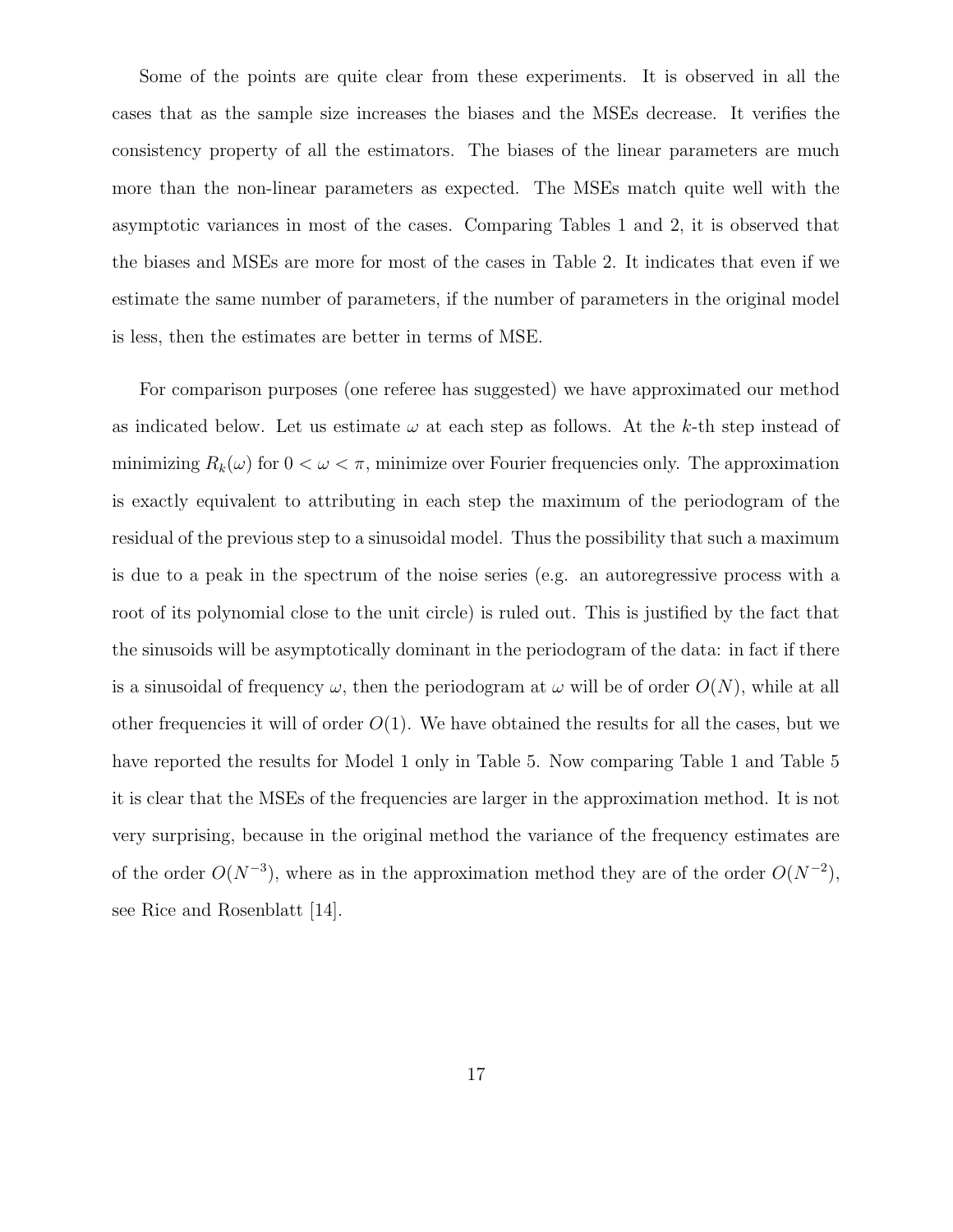|           |             | $A_1 = 1.20$    | $B_1 = 1.10$  | $\omega_1 = 1.8$ |
|-----------|-------------|-----------------|---------------|------------------|
|           | АE          | 1.3219          | 0.5601        | 1.7890           |
| $N = 100$ | MSE         | $(0.219E+00)$   | $(0.353E+00)$ | $(0.134E-02)$    |
|           | <b>ASYV</b> | $(0.450E-01)$   | $(0.499E-01)$ | $(0.859E-05)$    |
|           | AE          | 0.4146          | 1.1465        | 1.8029           |
| $N = 200$ | MSE         | $(0.921E+00)$   | $(0.459E+00)$ | $(0.329E-03)$    |
|           | <b>ASYV</b> | $(0.225E-01)$   | $(0.250E-01)$ | $(0.107E-05)$    |
|           | AЕ          | 0.8085          | 1.3894        | 1.8019           |
| $N = 300$ | MSE         | $(0.160E + 00)$ | $(0.903E-01)$ | $(0.361E-05)$    |
|           | <b>ASYV</b> | $(0.150E-01)$   | $(0.166E-01)$ | $(0.318E-06)$    |
|           | AE          | 1.3362          | 0.9144        | 1.7993           |
| $N = 400$ | MSE         | $(0.234E-01)$   | $(0.394E-01)$ | $(0.516E-06)$    |
|           | <b>ASYV</b> | $(0.112E-01)$   | $(0.125E-01)$ | $(0.134E-06)$    |

Table 5: Model 1 is considered with  $k = 1^*$ .

<sup>∗</sup> The average estimates and the MSEs are reported for each parameter. The first row represents the true parameter values. In each box corresponding to each sample size, the first row represents the average estimates, the corresponding MSEs and the asymptotic variances (ASYV) are reported below within brackets.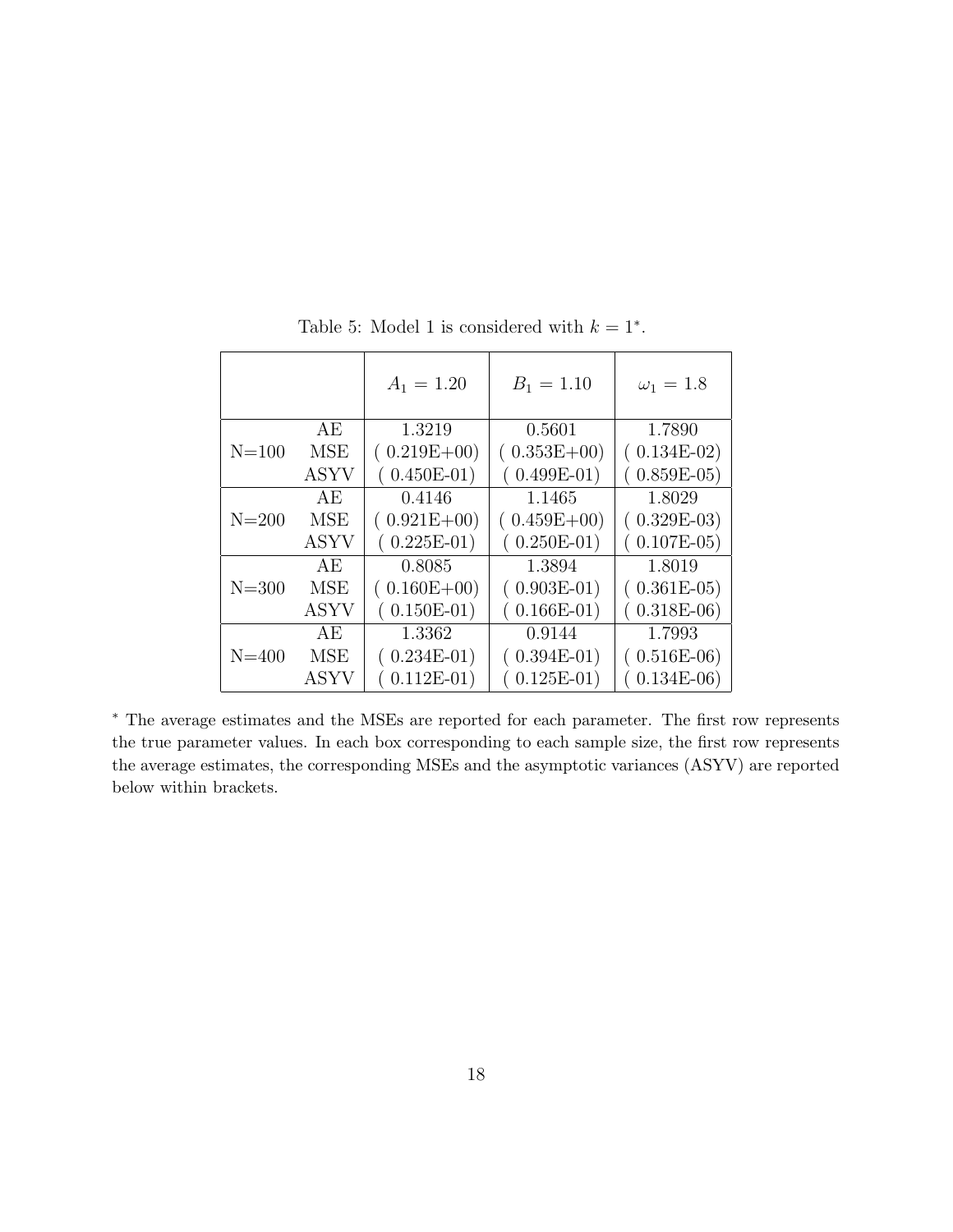

Figure 2: ECG signal.

### 6 Data Analysis

In this section we present two data analysis mainly for illustrative purpose. One is the original ECG signal and the other is the synthesized signal.

ECG Data: We want to model the following ECG signal, see Figure 2, using the model in (1). But in this case  $p$  is not known. We have plotted the periodogram function as defined in (2),in Figure 3 , to have an idea about the number of sinusoidal components present in the ECG signal. The number of components is not clear from the periodogram plot. Since it does not give any idea about the number of components, we have fitted the model sequentially for  $k = 1, \ldots, 100$  and use the BIC to choose the number of components. The BIC takes the following form in this case

$$
BIC(k) = N \ln \hat{\sigma}_k^2 + \frac{1}{2} \left( 3k + ar_k + 1 \right) \ln N,
$$

here  $\hat{\sigma}_k^2$  is the innovative variance, when the number of sinusoids is k. In this case, the number of parameters to be estimated is  $3k + ar_k + 1$ , where  $ar_k$  denotes the number of autoregressive parameters of an AR model when fitted to the residual. We plot the  $BIC(k)$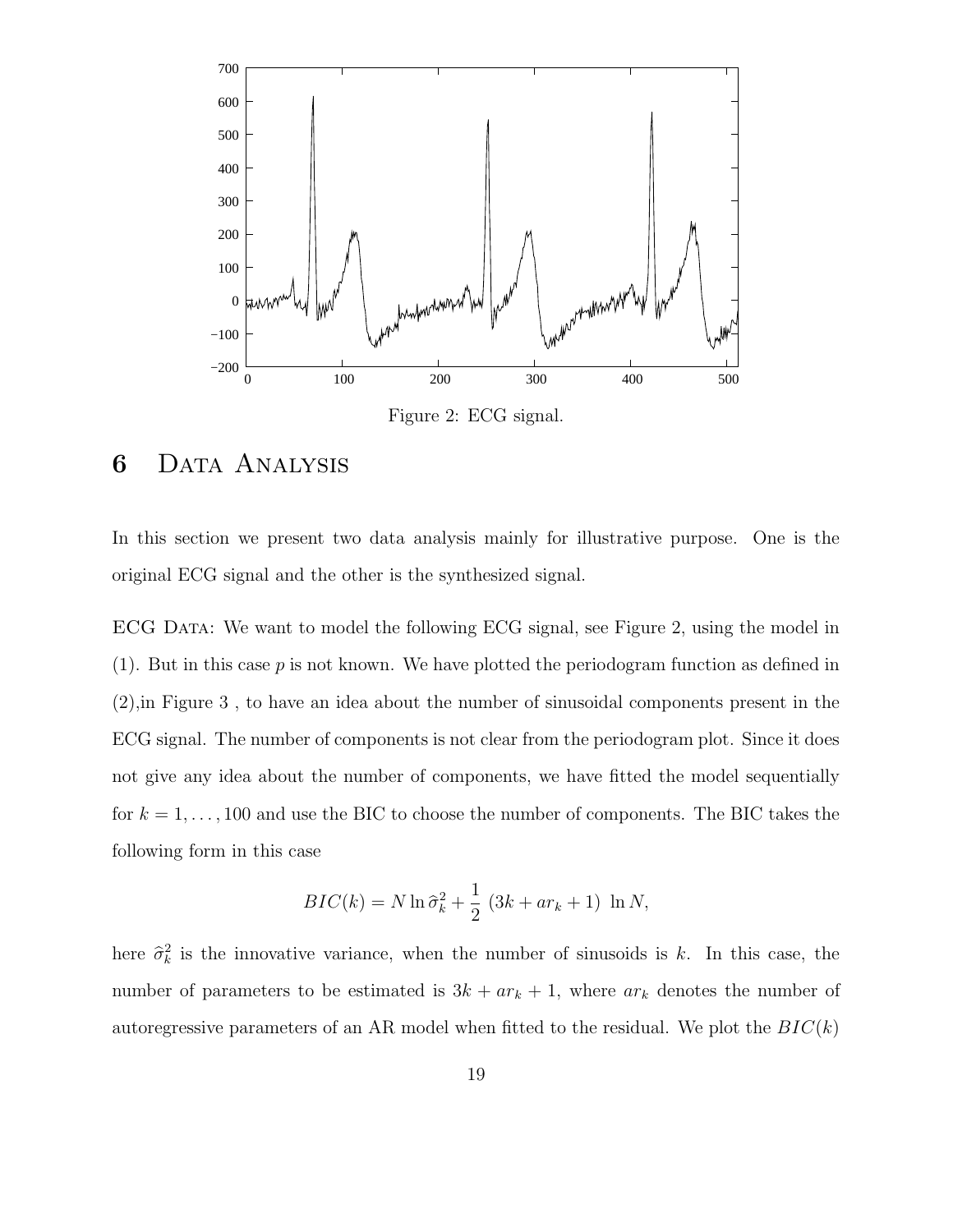

Figure 3: Periodogram function of the ECG signal.

as a function of k, in Figure 4. It is observed that for  $k = 85$ , the BIC takes the minimum value, therefore, in this case the estimate of p, say  $\hat{p} = 85$ . So, we have fitted the model in (1) to the ECG data with  $\hat{p} = 85$ . We estimate the parameters sequentially as described in section 2. The predicted and the actual signal are presented in Figure 5. They match quite well. We have also plotted the residuals in Figure 6. It is observed that the stationary AR(2) model fits the residuals. Therefore, the model assumptions are satisfied in this case. Note that it is possible to fit such a large order model because it has been done sequentially, otherwise it would have been a difficult task to estimate all the parameters simultaneously.

Synthesized Data: Now we analyze the synthesized signal which was presented in section 1. The data were generated from the model (3) and it is presented in Figure 7. Its periodogram function has been presented already in Figure 1. Although there are two frequencies - one at  $0.20\pi$  and the other at  $0.19\pi$  - present in the original signal, they are not evident from inspection of the periodogram.

We estimate the parameters using the sequential estimation technique as proposed in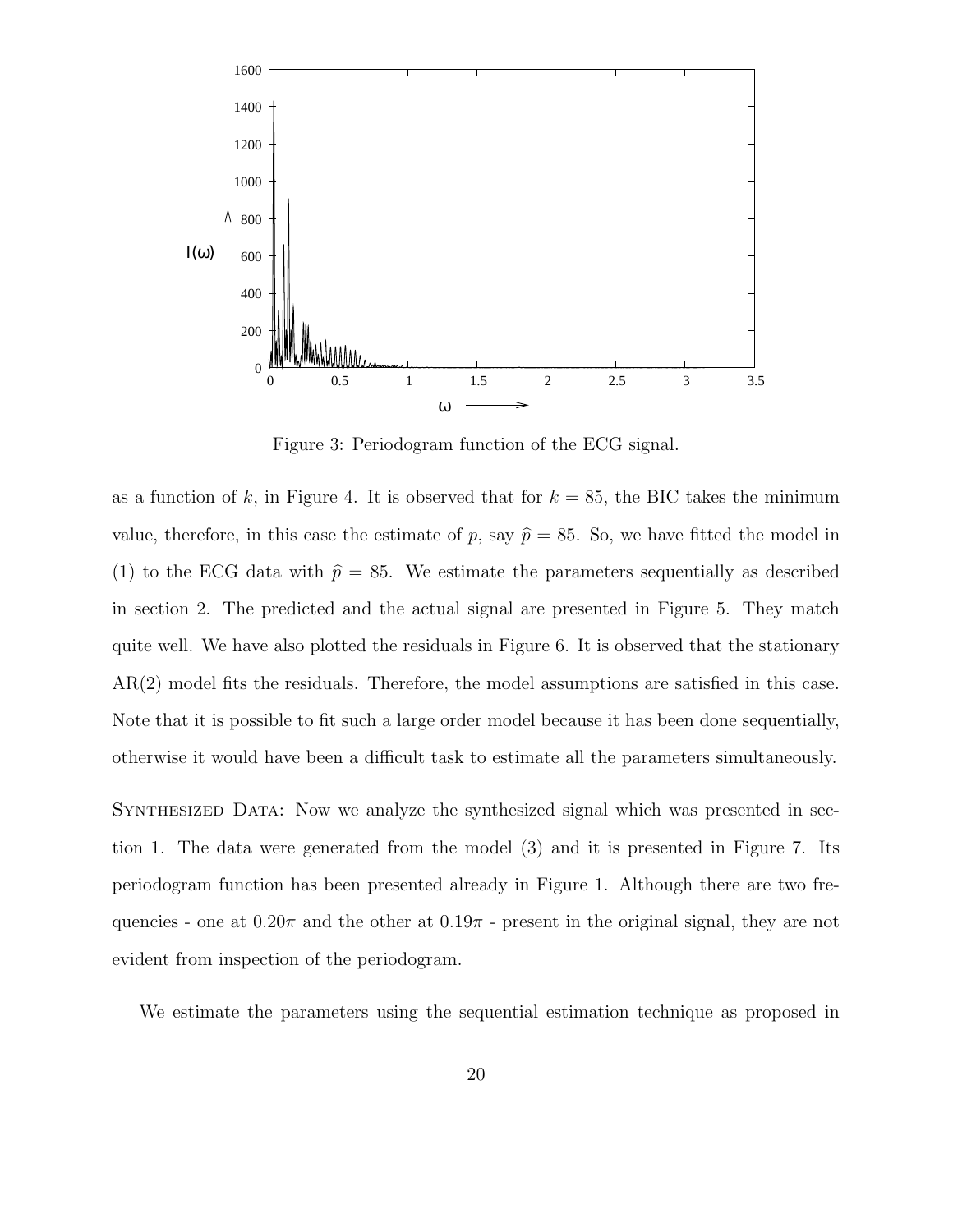

Figure 4:  $BIC(k)$  values for different k.

section 2 and the estimates are as follows;

$$
\hat{A}_1 = 3.0513
$$
,  $\hat{B}_1 = 3.1137$ ,  $\hat{\omega}_1 = 0.1996$ ,  
 $\hat{A}_2 = 0.2414$ ,  $\hat{B}_2 = -0.0153$ ,  $\hat{\omega}_2 = 0.1811$ .

Therefore, it is observed that the estimates are quite good and they are quite close to the true values except for the parameter  $B_2^0$ . We provide the plot of predicted signal in Figure 8. We obtained the predicted plot just by replacing  $A$ 's,  $B$ 's and  $\omega$ 's by their estimates. It is easily observed that the predicted values match very well with the original data. Therefore,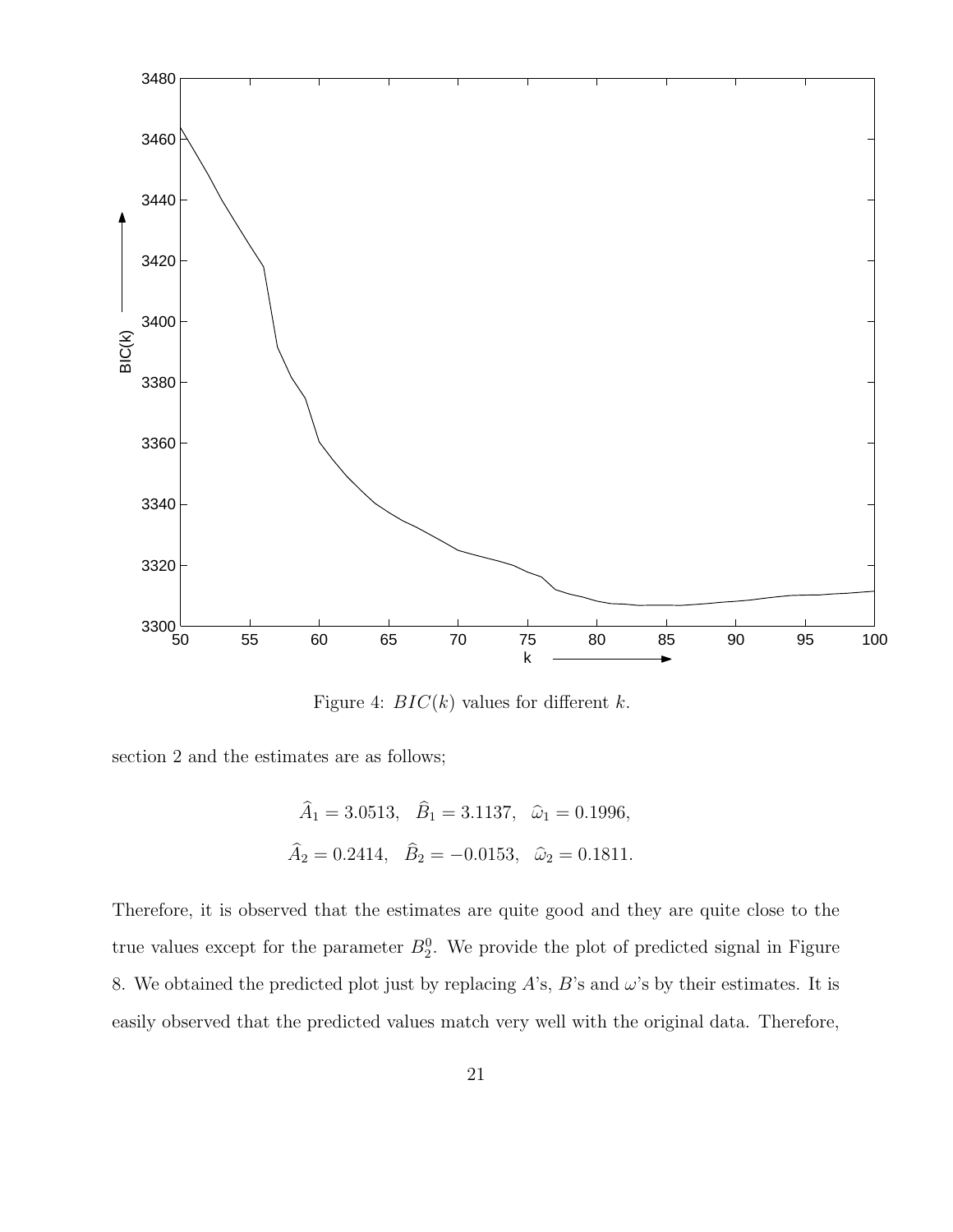

Figure 5: The original and the predicted ECG signal.

it is clear that the effect of the parameter  $B_2^0$  is negligible in the data and that might be a possible explanation why  $\widehat{B}_2$  is not close to  $B_2^0$ .

To see the effectiveness of BIC, we have simulated from the synthesized data with the *i.i.d.* error and with the stationary  $AR(2)$  error when the roots are very close to unity, for two different sample sizes namely  $N = 75$  and  $N = 750$ , and have computed the percentage of times BIC detects the true model (*i.e.*  $p = 2$ ). The results are presented in Table 6 and in Table 7. We have used the following AR(2) model;  $X_t = 0.99X_{t-1} - 0.9801X_{t-2} + Z_t$ . Note the when the roots of  $AR(2)$  model are very close to unity, then its periodogram has strong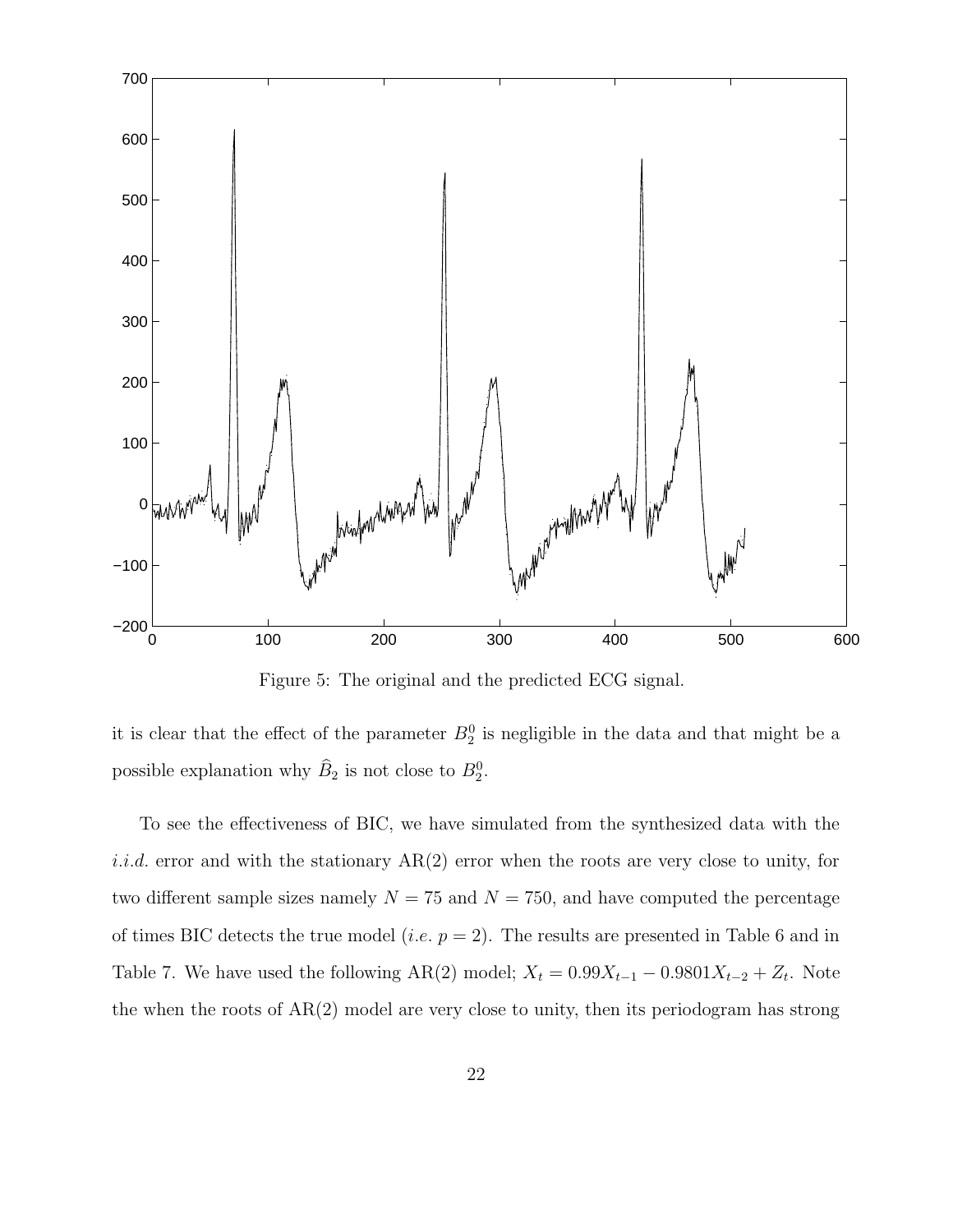

Figure 6: Residual plot after fitting the model to the ECG signal.

peaks.

# 7 Conclusions

In this paper we have provided a sequential estimation procedure for estimation of the unknown parameters of the sum of sinusoidal model. It is well known that this is a difficult problem from the numerical point of view. Although the least squares estimators are the most efficient estimators, it is difficult to use them when the number of components is large or when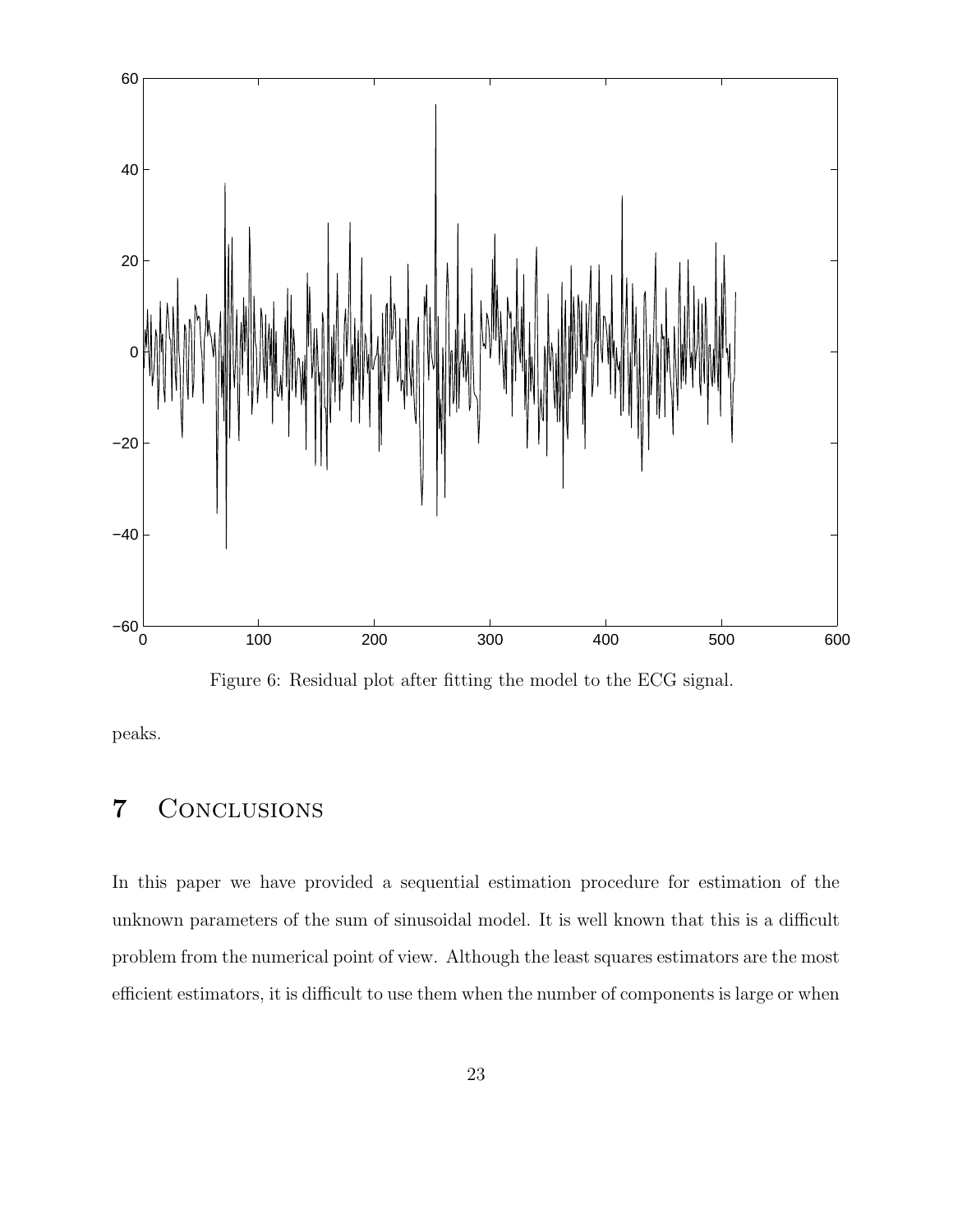

Figure 7: The synthesized signal.

Table 6: Percentage of Samples chosen by BIC for i.i.d. error

| Sample Size $\rightarrow$ | 75 | 750                                      |
|---------------------------|----|------------------------------------------|
| Components                |    | $\%$ of Samples $\frac{1}{2}$ of Samples |
|                           |    |                                          |
|                           |    | 100                                      |
|                           |    |                                          |
| >= 4                      |    |                                          |

two frequencies are very close to each other. It is observed that when we use the sequential procedure we solve several one dimensional minimization problems which are much easier to solve and also it is possible to detect two closely spaced frequencies. Interestingly, although the sequential estimates are different from the least squares estimators yet they have the same asymptotic efficiency as the least squares estimators. The proposed sequential method is very easy to implement and performs quite satisfactorily.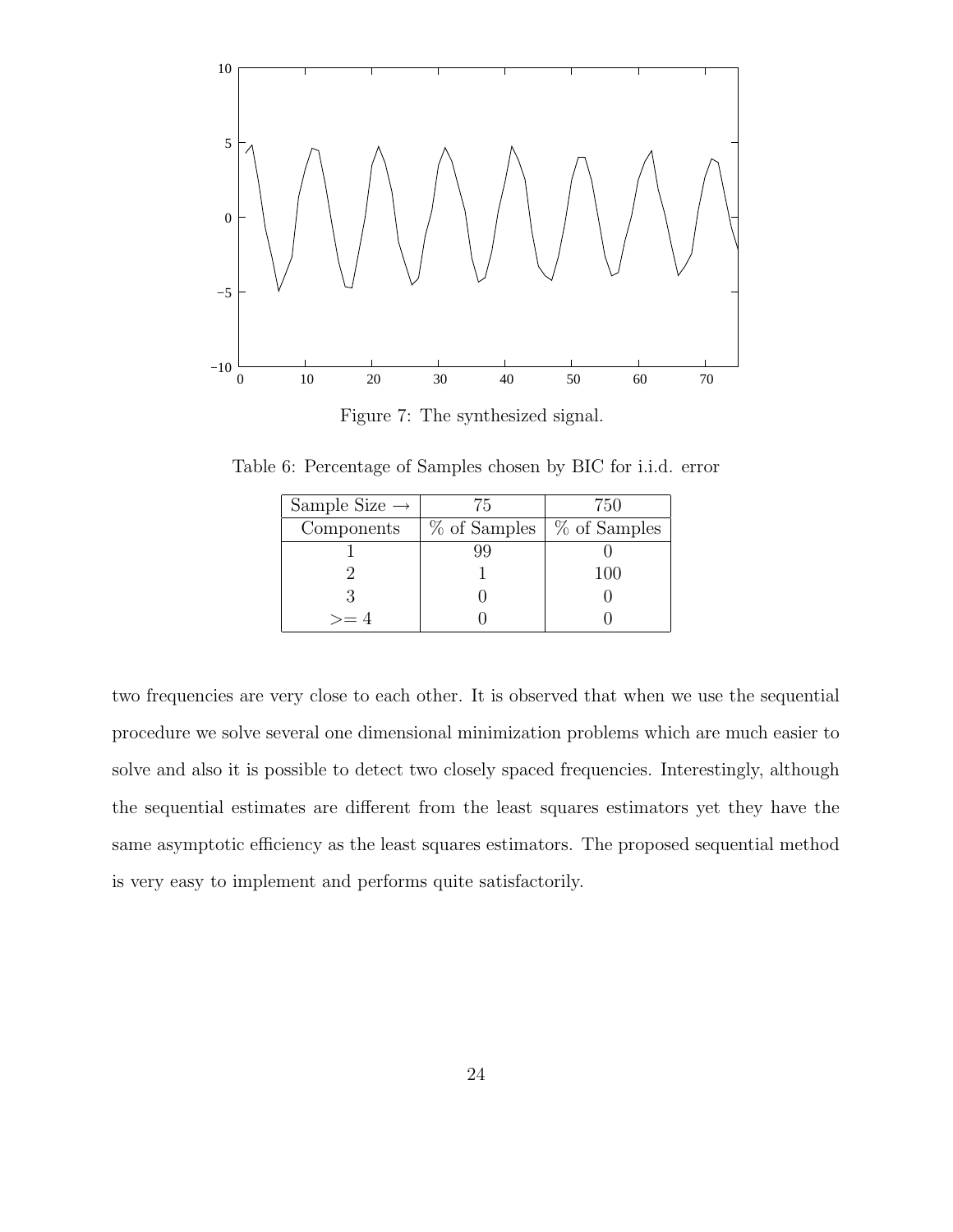

Figure 8: The synthesized signal and the predicted signal.

| Sample Size $\rightarrow$ | 75  | 750                         |
|---------------------------|-----|-----------------------------|
| Components                |     | % of Samples   % of Samples |
|                           | 100 |                             |
|                           |     | 63                          |
|                           |     | 35                          |
| $>= 4$                    |     |                             |

Table 7: Percentage of Samples chosen by BIC for AR(2) error

#### Acknowledgements

The authors would like to thank two referees for their constructive suggestions. They would also like to thank the past editor-in-chief Professor John Stufken for his encouragements. The first author wants to thank CSIR for research funding.

# APPENDIX A

PROOF OF LEMMA 3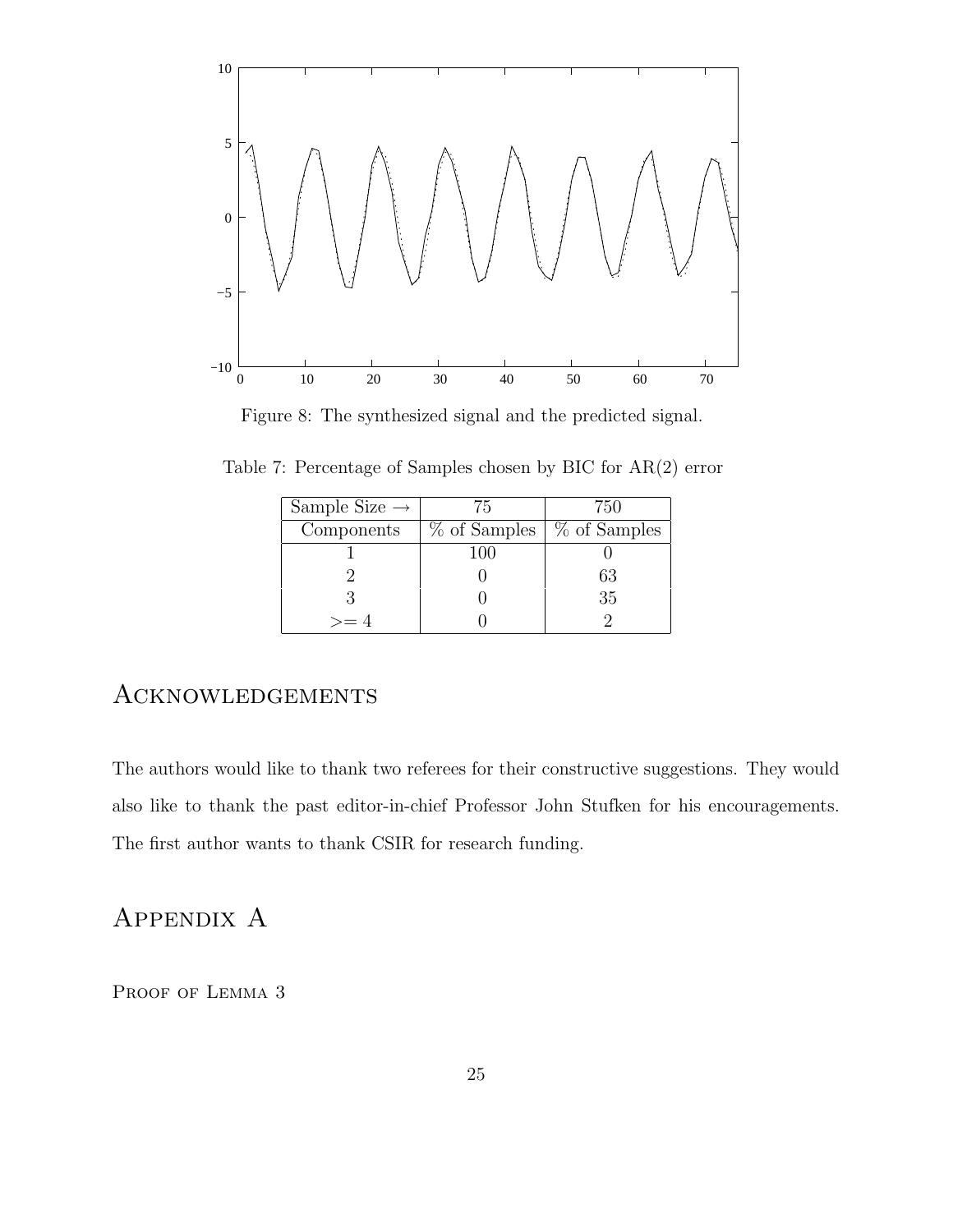Suppose  $\hat{\theta}_1 = (\hat{A}_1, \hat{B}_1, \hat{\omega}_1)$ ,  $\hat{\theta}_1^0 = (\hat{A}_1^0, \hat{B}_1^0, \hat{\omega}_1^0)$  and  $\bar{\theta} = (\bar{A}, \bar{B}, \bar{\omega})$ . Let us denote  $Q'_1(\theta_1)$  as the  $3 \times 1$  first derivative matrix and  $Q''_1(\theta_1)$  as the  $3 \times 3$  second derivative matrix of  $Q_1(\theta_1)$ . Now from multivariate Taylor series expansion, we obtain

$$
Q_1'(\hat{\theta}_1) - Q_1'(\theta_1^0) = (\hat{\theta}_1 - \theta_1^0) \ Q_1''(\bar{\theta}), \tag{23}
$$

where  $\bar{\theta} = (\bar{A}, \bar{B}, \bar{\omega})$  is a point on the line joining  $\hat{\theta}_1$  and  $\theta_1^0$ . Note that  $Q'_1(\hat{\theta}_1) = 0$ . Consider the following  $3 \times 3$  diagonal matrix  $D_1$  as follows;

$$
D_1 = \begin{bmatrix} 1 & 0 & 0 \\ 0 & 1 & 0 \\ 0 & 0 & N^{-1} \end{bmatrix}.
$$
 (24)

Now (23) can be written as

$$
\left[ (\widehat{\theta}_1 - \theta_1^0) D_1^{-1} \right] \left[ \frac{1}{N} D_1 Q''(\overline{\theta}) D_1 \right] = - \left[ \frac{1}{N} Q'(\theta_1^0) D_1 \right]
$$
\n(25)

Let us consider the elements of  $\frac{1}{N}$  $Q'(\theta_1^0)D_1,$ 

$$
\frac{1}{N} \frac{\partial Q_1(\theta_1^0)}{\partial A} = -\frac{2}{N} \sum_{n=1}^N X(n) \cos(\omega_1^0 n) \longrightarrow 0 \quad a.s.
$$
\n
$$
\frac{1}{N} \frac{\partial Q_1(\theta_1^0)}{\partial B} = -\frac{2}{N} \sum_{n=1}^N X(n) \sin(\omega_1^0 n) \longrightarrow 0 \quad a.s.
$$
\n
$$
\frac{1}{N^2} \frac{\partial Q_1(\theta_1^0)}{\partial \omega} = \frac{2}{N^2} \sum_{n=1}^N nX(n) A_1^0 \sin(\omega_1^0) - \frac{2}{N^2} \sum_{n=1}^N nX(n) B_1^0 \cos(\omega_1^0) \longrightarrow 0 \quad a.s.
$$

Therefore,

$$
\frac{1}{N}Q'(\theta_1^0)D_1 \longrightarrow 0 \quad a.s.
$$

Observe that  $\bar{\omega} \longrightarrow \omega^0$  *a.s.*, therefore

$$
\lim_{N \to \infty} \frac{1}{N} D_1 Q_1''(\bar{\theta}) D_1 = \lim_{N \to \infty} \frac{1}{N} D_1 Q_1''(\theta_1^0) D_1 \quad a.s.. \tag{26}
$$

Now consider the elements of  $\lim_{N\to\infty}$ 1  $\frac{1}{N}D_1Q''(\theta^0)D_1$ . By straight forward but routine calculations it easily follows that

$$
\lim_{N \to \infty} \frac{1}{N} D_1 Q''(\theta^0) D_1 = 2\Sigma_1
$$
\n(27)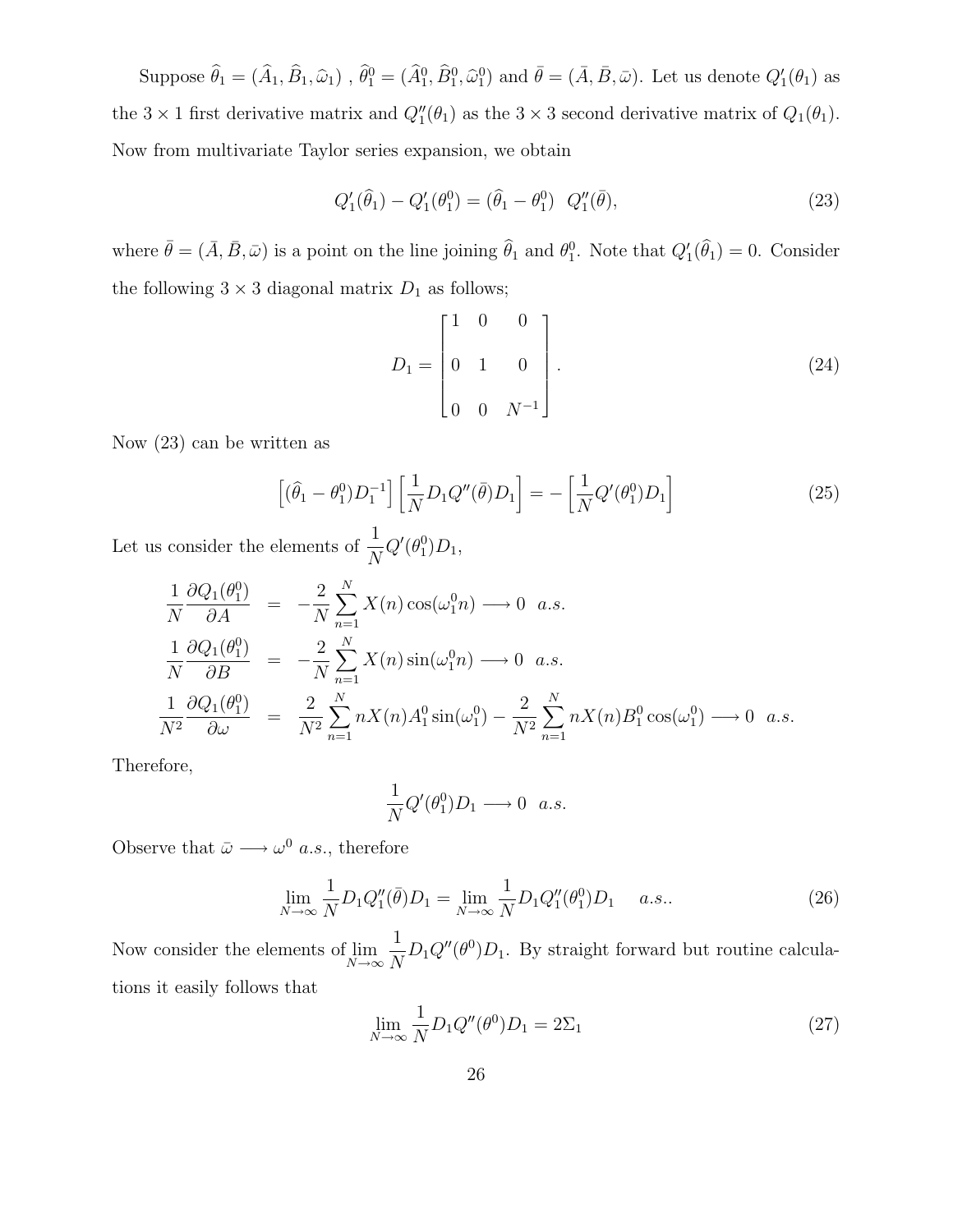where

$$
\Sigma_1 = \begin{bmatrix} \frac{1}{2} & 0 & \frac{1}{4} B_1^0 \\ 0 & \frac{1}{2} & -\frac{1}{4} A_1^0 \\ \frac{1}{4} B_1^0 & -\frac{1}{4} A_1^0 & \frac{1}{6} (A_1^{0^2} + B_1^{0^2}) \end{bmatrix},
$$
\n(28)

which is a positive definite matrix. Therefore,  $(\hat{\theta}_1 - \theta_1^0)D_1^{-1} \longrightarrow 0$  a.s. Hence the lemma.

# Appendix B

First we show here that

$$
Q_1'(\theta_1^0)D \stackrel{d}{\longrightarrow} N_3(0, 4\sigma^2 c_1 \Sigma_1),\tag{29}
$$

To prove (29), we need different elements of  $Q_1'(\theta_1^0)$ . Note that

$$
\frac{\partial Q_1(\theta_1^0)}{\partial A} = -2 \sum_{n=1}^N \cos(\omega_1^0 n) \left[ \sum_{j=2}^p \left[ A_j^0 \cos(\omega_j^0 n) + B_j^0 \sin(\omega_j^0 n) \right] + X(n) \right]
$$
  
\n
$$
\frac{\partial Q_1(\theta_1^0)}{\partial B} = -2 \sum_{n=1}^N \sin(\omega_1^0 n) \left[ \sum_{j=2}^p \left[ A_j^0 \cos(\omega_j^0 n) + B_j^0 \sin(\omega_j^0 n) \right] + X(n) \right]
$$
  
\n
$$
\frac{\partial Q_1(\theta_1^0)}{\partial \omega} = -2 \sum_{n=1}^N n \left( A_1^0 \sin(\omega_1^0 n) - B_1^0 \cos(\omega_1^0 n) \right) \left[ \sum_{j=2}^p \left[ A_j^0 \cos(\omega_j^0 n) + B_j^0 \sin(\omega_j^0 n) \right] + X(n) \right].
$$

Since for  $0 < \alpha \neq \beta < \pi$ ,

$$
\lim_{N \to \infty} \frac{1}{\sqrt{N}} \sum_{n=1}^{N} \cos(\alpha n) \cos(\beta n) = 0, \quad \lim_{N \to \infty} \frac{1}{\sqrt{N}} \sum_{n=1}^{N} \sin(\alpha n) \sin(\beta n) = 0
$$
 (30)

$$
\lim_{N \to \infty} \frac{1}{N^{\frac{3}{2}}} \sum_{n=1}^{N} n \sin(\alpha n) \sin(\beta n) = 0, \lim_{N \to \infty} \frac{1}{N^{\frac{3}{2}}} \sum_{n=1}^{N} n \cos(\alpha n) \cos(\beta n) = 0,
$$
 (31)

therefore,

$$
Q'_{1}(\theta_{1}^{0})D \stackrel{a.eq.}{=} -2 \begin{bmatrix} N^{-\frac{1}{2}} \sum_{n=1}^{N} \cos(\omega_{1}^{0} n) X(n) \\ N^{-\frac{1}{2}} \sum_{n=1}^{N} \sin(\omega_{1}^{0} n) X(n) \\ N^{-\frac{3}{2}} \sum_{n=1}^{N} n X(n) (A_{1}^{0} \sin(\omega_{1}^{0} n) - B_{1}^{0} \cos(\omega_{1}^{0} n)) \end{bmatrix}.
$$
 (32)

Here  $\stackrel{a.eq.}{=}$  means asymptotically equivalent. Now using the Central Limit Theorem (CLT) of the stochastic processes (see Fuller [4]), the right hand side of (32) tends to a 3-variate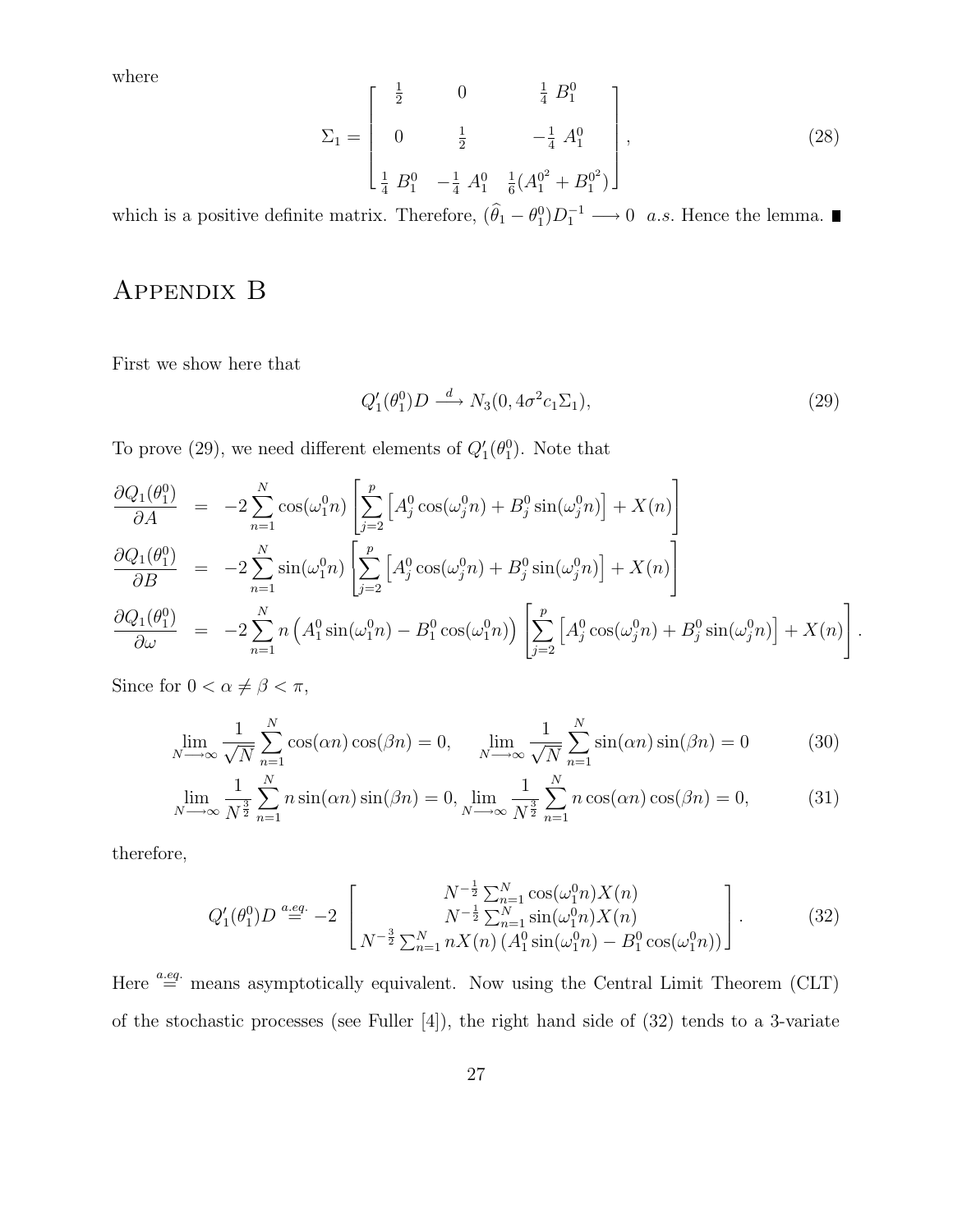normal distribution with mean vector 0 and dispersion matrix  $4\sigma^2 c_1 \Sigma_1$ . Therefore, the result follows.

To prove

$$
\lim_{N \to \infty} DQ_1''(\theta_1^0)D \longrightarrow 2\Sigma_1,\tag{33}
$$

we use the following results in addition to (30) and (31), for  $0 < \alpha \neq \beta < \pi$ ,

$$
\lim_{N \to \infty} \frac{1}{N} \sum_{n=1}^{N} \sin^{2}(\alpha n) = \frac{1}{2}, \quad \lim_{N \to \infty} \frac{1}{N} \sum_{n=1}^{N} \sin(\alpha n) \sin(\beta n) = 0,
$$
  

$$
\lim_{N \to \infty} \frac{1}{N^{2}} \sum_{n=1}^{N} n \sin^{2}(\alpha n) = \frac{1}{4}, \lim_{N \to \infty} \frac{1}{N^{3}} \sum_{n=1}^{N} n^{2} \sin^{2}(\alpha n) = \frac{1}{6},
$$

similar results for cosine function also. Now the results can be obtained by routine calculations mainly considering each element of the  $Q_1''(\theta_1^0)$  matrix and using the above equalities.

# References

- [1] Brillinger, D. (1987), "Fitting cosines: Some procedures and some physical examples", Applied Probability, Stochastic Process and Sampling Theory, Ed. I.B. MacNeill and G. J. Umphrey, 75-100, dordrecht: Reidel.
- [2] Chan, Y. T., Lavoie, J. M. M. and Plant, J. B. (1981), "A parameter estimation approach to estimation of frequencies of sinusoids", IEEE Trans. Acoust. Speech and Signal Processing, ASSP-29, 214-219.
- [3] Fisher, R.A. (1929), "Tests of significance in Harmonic analysis", Proc. Royal Soc. London, Ser A, 125, 54-59.
- [4] Fuller, W. A. (1976), *Introduction to Statistical Time Series*, John Wiley and Sons, New York.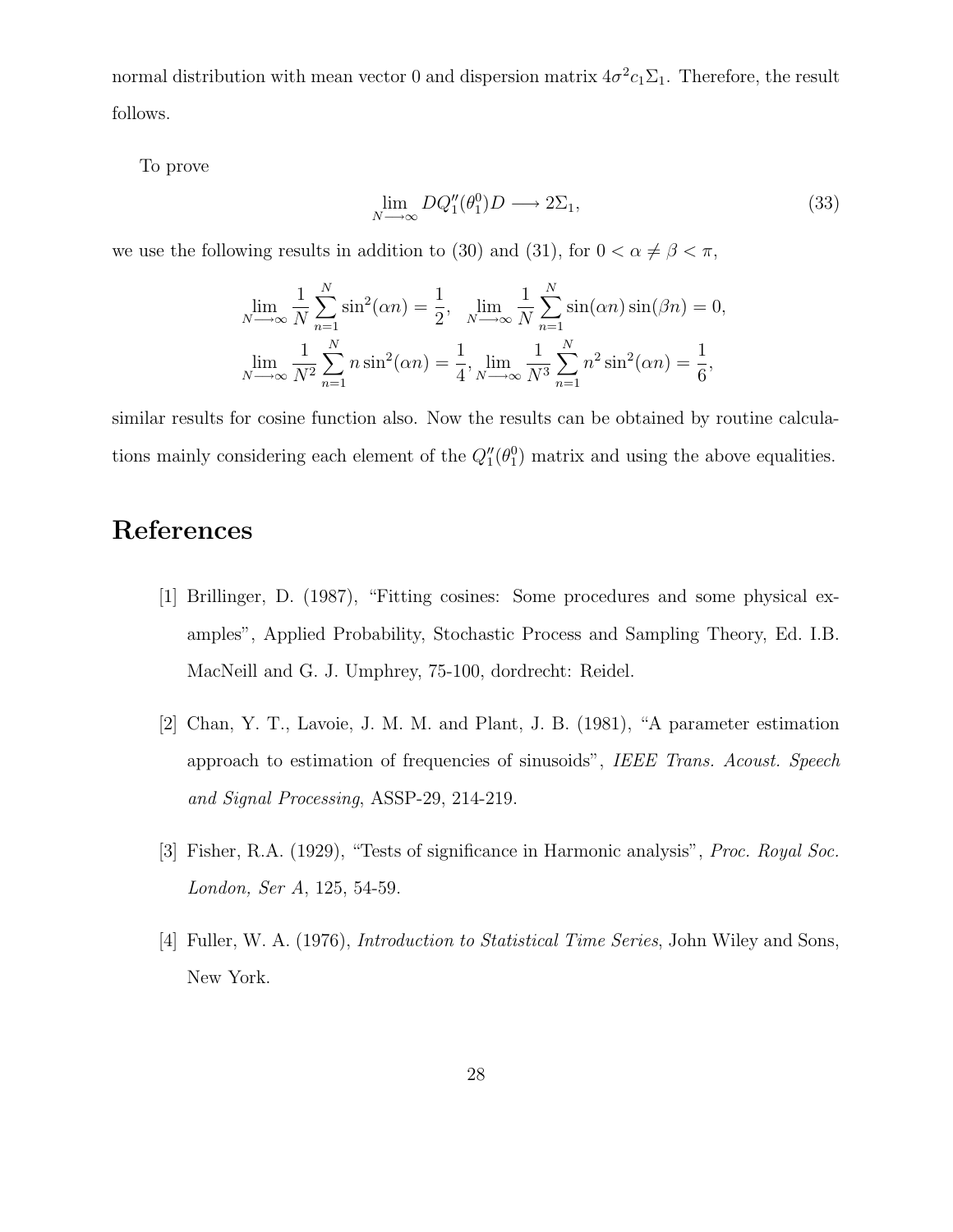- [5] Hannan, E. J. (1971), "Non-linear time series regression", Jour. Appl. Prob., Vol. 8, 767-780.
- [6] Kay, S.M. (1988), Modern Spectral Estimation: Theory and Applications, Prentice Hall, Englewood Cliffs, New Jersey.
- [7] Kay, S. M. and Marple, S. L. (1981), "Spectrum analysis- a modern perspective", Proc. IEEE, vol. 69, 1380-1419.
- [8] Kundu, D. (1997), "Asymptotic properties of the least squares estimators of sinusoidal signals", Statistics, 30, 221-238.
- [9] Kundu, D. (2002), "Estimating parameters of sinusoidal frequency; some recent developments", National Academy of Sciences Letters, vol. 25, 53-73, 2002.
- [10] Kundu, D. and Nandi, S. (2005), "Estimating the number of components of the fundamental frequency model", Journal of the Japan Statistical Society, vol. 35, no. 1, 41 - 59.
- [11] Pisarenko, V. F. (1973), "The retrieval of harmonics from a covariance function", Jour. Royal Astr. Soc., 33, 347-366.
- [12] Press, W.H., Teukolsky, S.A., Vellerling, W.T., Flannery, B.P. (1992), Numerical recipes in FORTRAN, the art of scientific computing, 2nd. Edition, Cambridge University Press, Cambridge.
- [13] Nandi, S. and Kundu, D. (2006), "Analyzing non-stationary signals using generalized multiple fundamental frequency model", Journal of the Statistical Planning and Inference, vol. 136, 3871-3903.
- [14] Rice, J. A. and Rosenblatt, M. (1988), "On frequency estimation", Biometrika, vol. 75, 477-484.